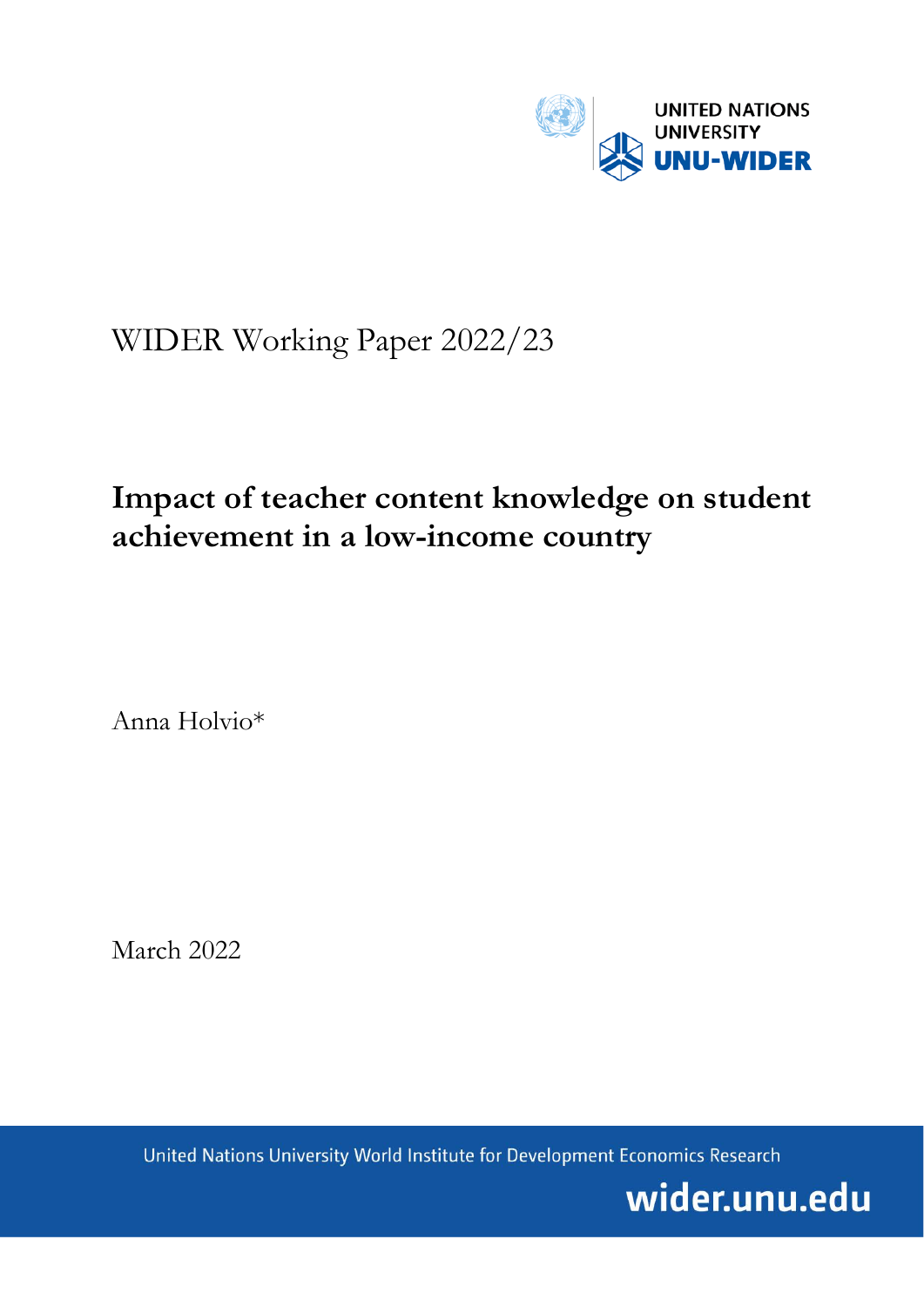**Abstract:** This paper estimates the causal impact of teacher content knowledge on student achievement in Mozambique, a low-income country where a large share of fourth-graders fail to meet the minimum requirements of literacy and numeracy. I use nationally representative data from the Service Delivery Indicator survey, and exploit within-student across-subject variation in a sample of students taught by the same teacher in maths and Portuguese, thus circumventing bias caused by unobserved student and teacher heterogeneity. I find that, on average, teacher content knowledge does not have an impact on student achievement. However, the impact varies significantly by student's first language, urban or rural location of the school, and the match of students and teachers in their knowledge.

**Key words:** teacher content knowledge, student achievement, teacher quality, Mozambique

## **JEL classification:** C23, I21, O15

**Acknowledgements:** This paper is part of a research project titled 'Schooling, Learning and the Political Economy of Education' at Aalto University School of Business and Helsinki Graduate School of Economics, directed by Professor of Practice Ritva Reinikka. Financial support from the Ministry for Foreign Affairs of Finland is gratefully acknowledged. I would like to thank Ritva Reinikka and Jukka Pirttilä for their guidance, and Ezequiel Molina and Pekka Pere for their helpful comments. The paper is based on my Master's thesis, 'Teaching and Learning in Mozambican Primary Schools: How Does Teacher Content Knowledge Affect Student Achievement?' at University of Helsinki, available at [http://urn.fi/URN:NBN:fi:hulib-202111023967.](http://urn.fi/URN:NBN:fi:hulib-202111023967)

Copyright © Author

Information and requests: publications@wider.unu.edu

ISSN 1798-7237 ISBN 978-92-9267-154-9

<https://doi.org/10.35188/UNU-WIDER/2022/154-9>

Typescript prepared by Gary Smith.

United Nations University World Institute for Development Economics Research provides economic analysis and policy advice with the aim of promoting sustainable and equitable development. The Institute began operations in 1985 in Helsinki, Finland, as the first research and training centre of the United Nations University. Today it is a unique blend of think tank, research institute, and UN agency—providing a range of services from policy advice to governments as well as freely available original research.

The Institute is funded through income from an endowment fund with additional contributions to its work programme from Finland, Sweden, and the United Kingdom as well as earmarked contributions for specific projects from a variety of donors.

Katajanokanlaituri 6 B, 00160 Helsinki, Finland

The views expressed in this paper are those of the author(s), and do not necessarily reflect the views of the Institute or the United Nations University, nor the programme/project donors.

<sup>\*</sup> Aalto University School of Business, Espoo, Finland; corresponding author: anna.holvio@aalto.fi

This study has been prepared within the UNU-WIDER project Academic excellence.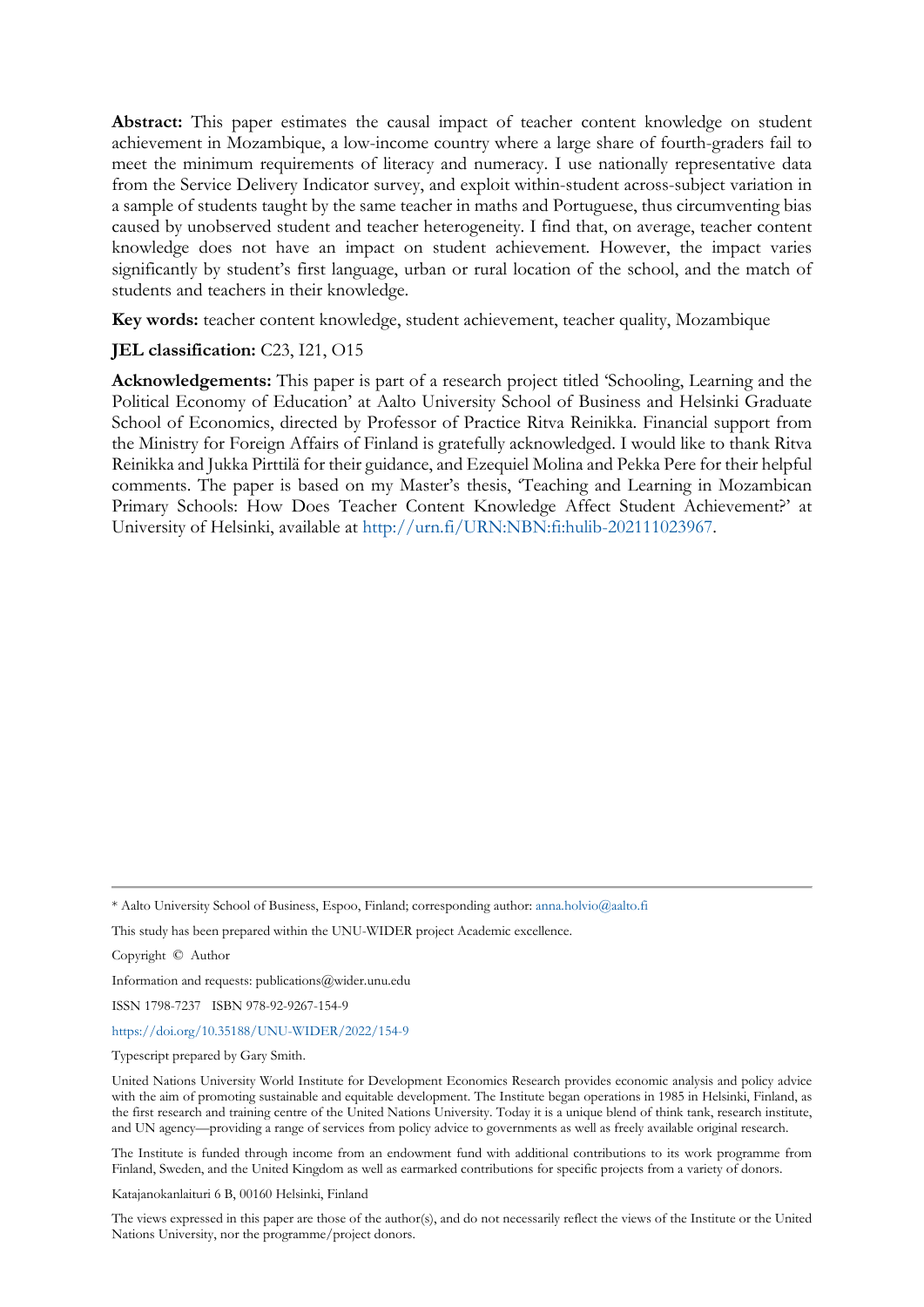### <span id="page-2-0"></span>1 Introduction

Primary school enrolment has grown to be nearly universal on a global scale, even in many low-income countries such as Mozambique. By contrast, learning results have not kept up with the rapidly expanding school systems. In many cases, these results have stagnated at a level that is not high enough to meet even the minimum requirements of literacy or numeracy for a large share of the students. Children progressing into higher grades without having a solid foundation is further hampering learning outcomes. A situation in which more children are in school than ever, but are learning very little, has been dubbed the 'learning crisis' [\(UNESCO](#page-22-0) [2013\)](#page-22-0). In Mozambique, fewer than one in every eight fourth-grade students in my data could correctly read a single sentence. Likewise, only half could perform single-digit additions. Solely scaling up what has already been done will not be enough, but rather calls for actions that put learning at the centre.

A considerable amount of literature has been published on the impact of teacher quality on learning, and it is well established that good teachers can lead to significant gains. This is not true only for shortterm learning results, but also for longer-term labour market outcomes [\(Chetty et al.](#page-21-0) [2014b\)](#page-21-0). However, there is little consensus on which factors actually constitute teacher quality. Among all observable characteristics, earlier research has most consistently found teacher content knowledge to have a positive impact on student achievement. From this perspective, it is possible that raising teachers' knowledge by improving their training, for instance, could lead to better learning results. Still, existing studies have provided mixed evidence and found substantial variation across countries. This seems natural, because the contextual differences in education systems can be large.

Because of these contextual differences, what has been found to improve learning in one country cannot be copied as such to another. [Pritchett et al.](#page-22-1) [\(2013\)](#page-22-1) argued that such policies often fail because of 'isomorphic mimicry'—they only imitate the successes of others to make their own institutions appear legitimate, without having similar functionality. Mozambique is among the poorest countries in the world, and its economic development has not been inclusive, but has disproportionately benefited certain populations, such as higher-income households, urban areas, and the southern regions [\(Baez Ramirez](#page-21-1) [et al.](#page-21-1) [2018\)](#page-21-1). The education system itself was severely damaged by the long civil war, and had to be rebuilt starting from the 1990s. In general, both its teacher knowledge and student achievement are at a particularly low level [\(Molina and Martin](#page-22-2) [2015\)](#page-22-2).

The objective of this study is to determine the causal impact of teacher content knowledge on student achievement in Mozambican primary schools. I use nationally representative data from a Service Delivery Indicator (SDI) survey conducted in 2014, which included assessments of fourth-grade students and their teachers in maths and Portuguese. The empirical analysis exploits within-student across-subject variation. This allows introducing into the model not only student fixed effects, but also teacher fixed effects, because all students in the sample were taught by the same teacher in both subjects, therefore strengthening the causal identification.

I find that, on average, teacher content knowledge does not have an impact on student achievement. However, I find evidence that the impact depends on the first language of students, the location of the school (urban or rural), and whether the student and his/her teacher have an above-the-median knowledge. Raising teacher content knowledge by one standard deviation (SD) was associated with an increase of 0.14 SD for students whose first language was Portuguese, and with an increase of 0.13 SD for students in urban schools. In addition, raising the content knowledge of a teacher whose knowledge was above the median by 1 SD was associated with an increase of 0.12 SD in student achievement when the student was also above the median.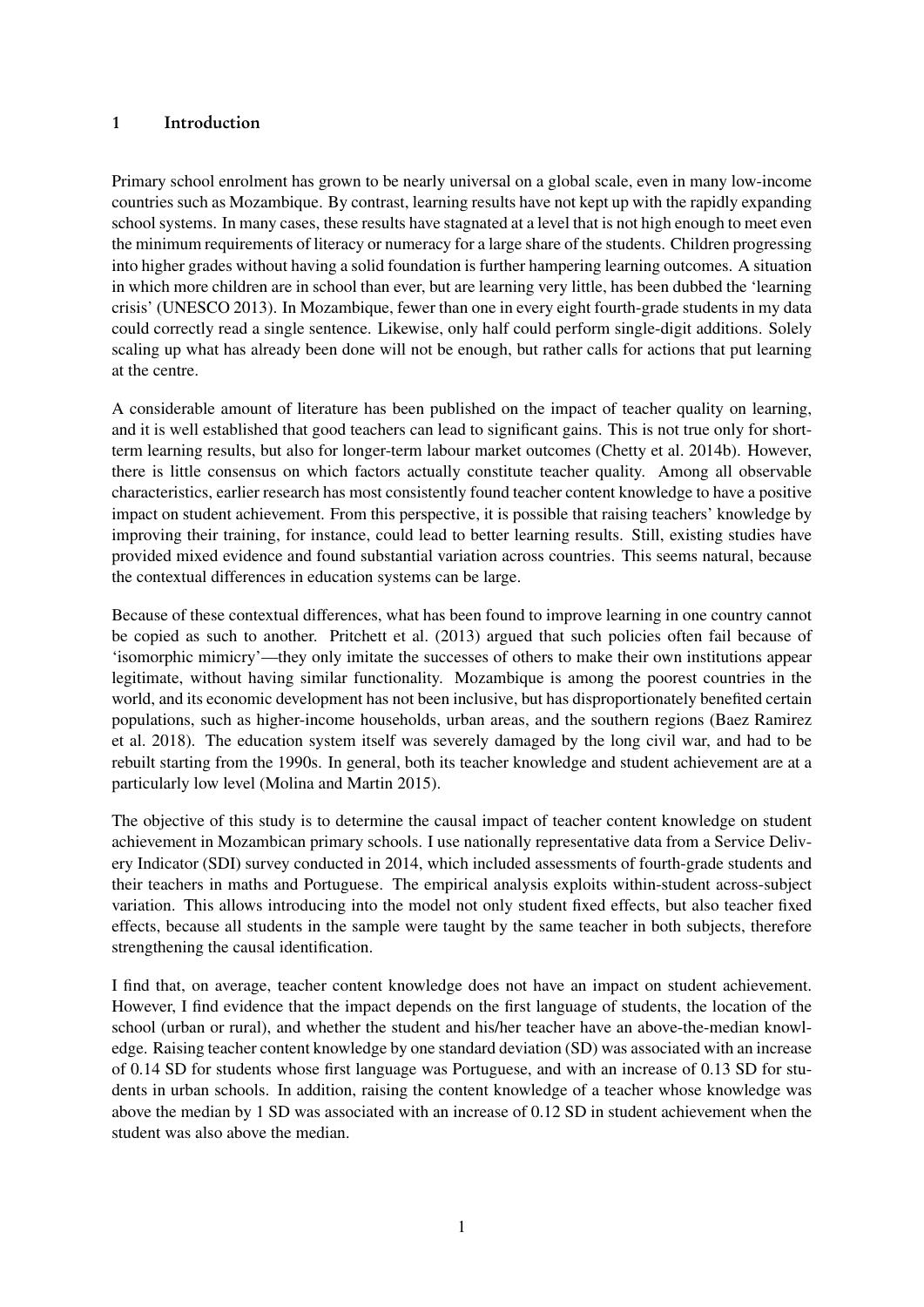This paper has been organized in the following way. Section [2](#page-3-0) reviews the existing literature on teacher quality and teacher knowledge, and their impact on student achievement. Section [3](#page-5-0) gives an overview of the Mozambican education system. Section [4](#page-8-0) presents the SDI data, with a focus on the student and teacher assessments. Section [5](#page-11-0) presents the empirical strategy. Section [6](#page-14-0) discusses the results. Finally, Section [7](#page-19-0) concludes.

## <span id="page-3-0"></span>2 Teachers and learning: existing evidence

#### 2.1 Teacher quality

Teacher quality matters a great deal for student achievement, and there is an extensive literature on the topic. Still, much of what actually constitutes teacher quality is accounted for in unobservables. Perhaps this is why teacher quality is often understood in terms of outputs rather than inputs. [Hanushek](#page-21-2) [\(2002\)](#page-21-2) simply considers good teachers as the ones who get large gains in student achievement, and bad teachers as those who do not. It is typical to use student achievement as the output because it can be measured through tests, and it gives a rather immediate impression on how the students are doing.

Much of the economic research on education is built upon the education production function, which relates various inputs in education to the obtained level of student achievement. Common inputs include characteristics of students, households, teachers, classrooms, and schools, while the outcome is most often a test score used as a measure of student achievement. [Strøm and Falch](#page-22-3) [\(2020\)](#page-22-3) use the following general formula for the education production function:

<span id="page-3-1"></span>
$$
y_{it} = f\big(X_i(t), S_i(t), T_i(t), \alpha_{i0}, e_{it}\big) \tag{1}
$$

where *i* refers to the student and *t* to time (or grade). This function models the outcome  $y_{it}$  as a function of different relevant inputs up to time *t*.  $X_i(t)$  represents individual and family inputs,  $S_i(t)$  represents school inputs, and  $T_i(t)$  represents teacher quality. The innate ability of the student is expressed with *αi*0, and the idiosyncratic error with *eit*.

A key concern for research on teacher quality is the non-random assignment of students to teachers based on some background characteristics. Non-random assignment makes it difficult to derive causal estimates that are unaffected by the pre-existing differences between students. [Rothstein](#page-22-4) [\(2009\)](#page-22-4) describes possible reasons for the non-random assignment both between and within schools. Parents who consider education important may choose a particular school because it is known to have better teachers, or school directors might assign students to specific teachers either to gather students of similar ability in the same classrooms, or to spread students of different abilities through all classrooms.

A widely used approach for obtaining estimates on the impact of overall teacher quality is the valueadded approach. This uses longitudinal data that matches the test scores of individual students to their teachers at different points in time, and decomposes these test scores into components that represent teacher quality and student heterogeneity. Preferably, students improve when moving to higher grades, and teacher value-added is understood as the part of this improvement that is due to the teacher. Generally, effective teachers have a high value-added, and are therefore good at improving their students' learning. A common critique is whether these models are able to identify the causal effect in the case of non-random assignment, but recent studies indicate that the value-added approach can yield unbiased estimates when controlling for students' prior test scores [\(Chetty et al.](#page-21-3) [2014a\)](#page-21-3).

Findings from value-added studies confirm that there is large variation in teacher value-added, indicating that effective teachers can significantly improve their students' learning results. [Bau and Das](#page-21-4) [\(2020\)](#page-21-4) used data from Pakistani students in grades 3–5, and found that increasing teacher quality by 1 SD increased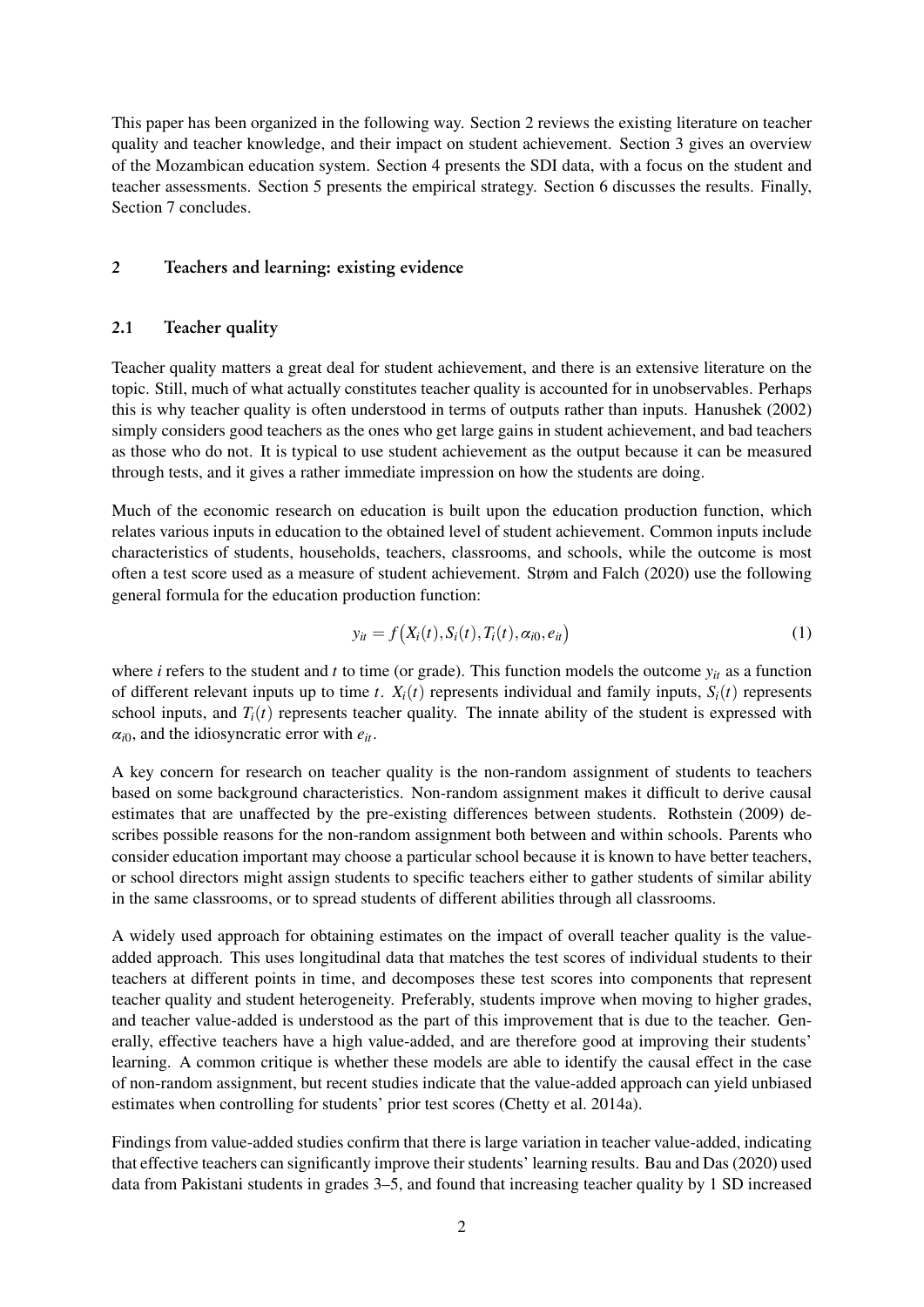students' test scores by 0.15 SD. The impact was larger for maths (0.21 SD) and English (0.17 SD), and smaller for Urdu (0.06 SD). [Hanushek and Rivkin](#page-21-5) [\(2010\)](#page-21-5) summarize the results of ten studies from the United States, and found estimates that ranged from 0.08 to 0.26 SD in reading (0.14 on average), and from  $0.11$  to  $0.36$  SD in maths  $(0.19)$  on average).

## 2.2 Teacher knowledge

Among the observable characteristics of teachers, teacher knowledge has most consistently been found to have a positive association with student achievement [\(Coenen et al.](#page-21-6) [2018;](#page-21-6) [Hanushek](#page-21-7) [1997;](#page-21-7) [Wayne and](#page-22-5) [Youngs](#page-22-5) [2003\)](#page-22-5). It is not obvious, though, how best to conceptualize teacher knowledge, as teachers need a vast array of knowledge in their profession. A widely cited categorization of teacher knowledge is that of [Shulman](#page-22-6) [\(1987\)](#page-22-6), who argued that there are, at minimum, seven categories for teacher knowledge that promote learning. The most commonly studied category is content knowledge, also referred to as subject knowledge, which Shulman describes as referring to the knowledge, understanding, and skills that students should learn.<sup>[1](#page-2-0)</sup>

Studies often estimate the impact of teacher content knowledge directly by including it in the education production function, most often in the form of a test score. Because the data are mostly observational, the concern again is whether the studies are able to account for the non-random assignment of students to teachers. One way to overcome this problem is to identify a causal effect by exploiting within-student across-subject variation. When students are tested in multiple subjects, it is possible to rule out any characteristics of students that do not vary across subjects, such as socio-economic background.

While there is limited literature on teacher content knowledge and its impact on student achievement in developing countries, a number of reviews summarize research on different teacher characteristics, mostly from the United States. [Coenen et al.](#page-21-6) [\(2018\)](#page-21-6) came to the conclusion that both overall teacher test scores and test scores in maths affected student achievement in maths, but teacher language scores did not have a similar effect. The impact of increasing teacher content knowledge by 1 SD ranged from –0.033 to 0.087 SD change in student achievement, and was positive in 9 out of 11 cases. Also, [Wayne and Youngs](#page-22-5) [\(2003\)](#page-22-5) argued that improvements in teacher content knowledge lead to increases in student achievement, but pointed out that studies gave differing results based on the controls they used. [Hanushek](#page-21-7) [\(1997\)](#page-21-7) showed that out of 41 estimates, 47 per cent were statistically significant, out of which 37 per cent were positive and 10 per cent were negative. Recently, [Hanushek et al.](#page-21-8) [\(2019\)](#page-21-8) found that the impact of teacher content knowledge was 0.105 SD in a sample of 31 OECD countries.

More recently, research on the role of teacher content knowledge for student achievement in low- and middle-income countries has started to emerge. To provide a better reference point for this study, I review eight studies in detail, all concentrating on primary schools. Four of the studies were peerreviewed [\(Bietenbeck et al.](#page-21-9) [2018;](#page-21-9) [Marcenaro-Gutierrez and Lopez-Agudo](#page-22-7) [2020;](#page-22-7) [Metzler and Woess](#page-22-8)[mann](#page-22-8) [2012;](#page-22-8) [Zakharov et al.](#page-23-0) [2016\)](#page-23-0), while the others were working papers or background papers [\(Bold](#page-21-10) [et al.](#page-21-10) [2019,](#page-21-10) [2017;](#page-21-11) [Filmer et al.](#page-21-12) [2015;](#page-21-12) [Shepherd](#page-22-9) [2015\)](#page-22-9). Most of these studies utilized either data provided by the Southern and Eastern Africa Consortium for Monitoring Educational Quality (SACMEQ),<sup>[2](#page-2-0)</sup> or SDI data.<sup>[3](#page-2-0)</sup>. An exception was [Metzler and Woessmann](#page-22-8) [\(2012\)](#page-22-8), who used data from Peruvian national evaluations. Most of these studies aggregated data from various countries, while [Shepherd](#page-22-9) [\(2015\)](#page-22-9) fo-

<sup>&</sup>lt;sup>1</sup> [Shulman](#page-22-6) [\(1987\)](#page-22-6) names general pedagogical knowledge, curriculum knowledge, pedagogical content knowledge, knowledge of learners and their characteristics, knowledge of educational contexts, and knowledge of educational ends, purposes, and values as the other six categories.

<sup>2</sup> [Bietenbeck et al.](#page-21-9) [\(2018\)](#page-21-9); [Marcenaro-Gutierrez and Lopez-Agudo](#page-22-7) [\(2020\)](#page-22-7); [Shepherd](#page-22-9) [\(2015\)](#page-22-9); [Zakharov et al.](#page-23-0) [\(2016\)](#page-23-0).

<sup>3</sup> [Bold et al.](#page-21-10) [\(2019,](#page-21-10) [2017\)](#page-21-11); [Filmer et al.](#page-21-12) [\(2015\)](#page-21-12).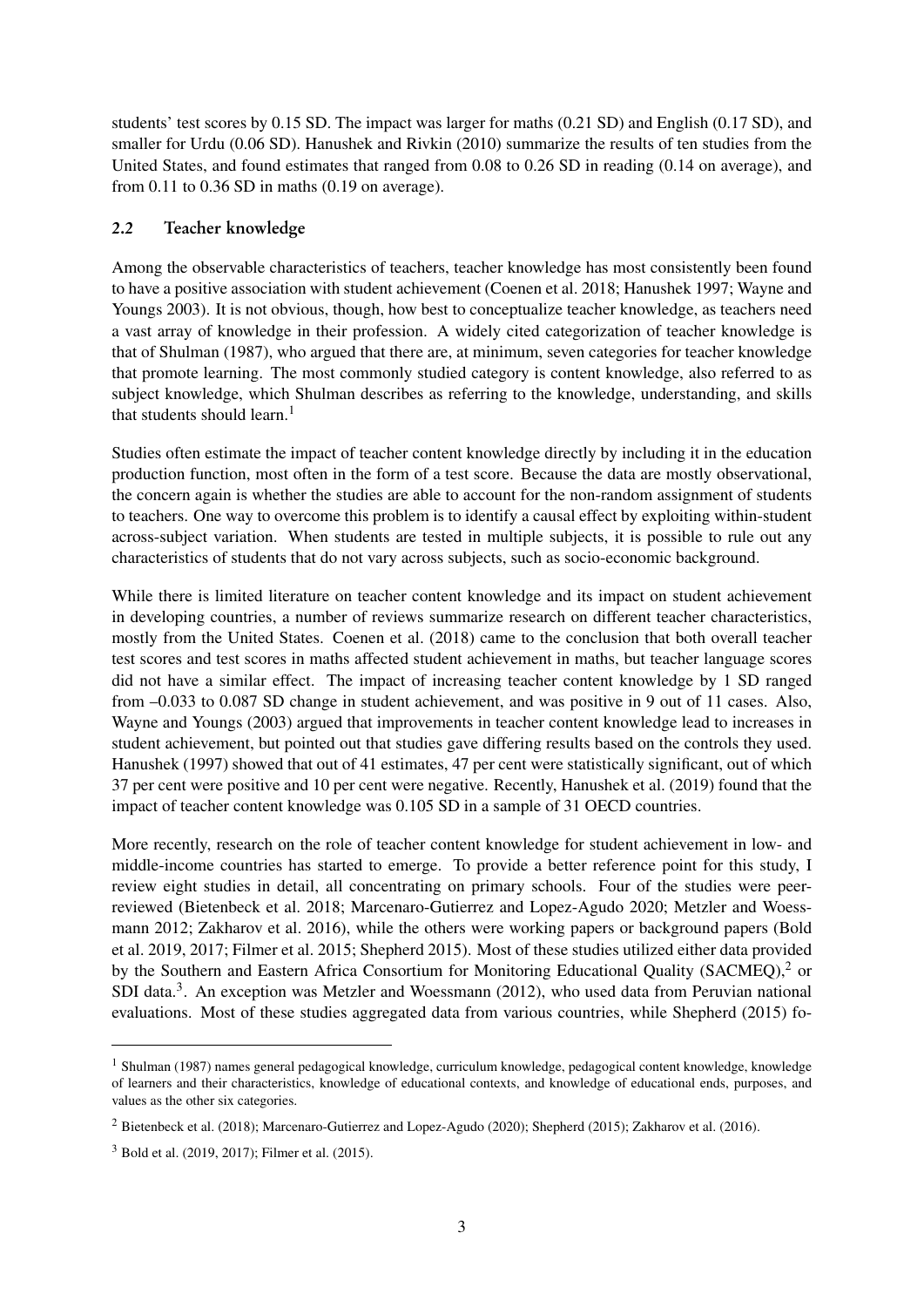cused solely on South Africa, and [Metzler and Woessmann](#page-22-8) [\(2012\)](#page-22-8) on Peru. The sample sizes of these studies were rather large, ranging from 6,996 to 74,708 students.

All of these papers exploited within-student across-subject variation to identify the causal effects. The exact methodological approach was divided so that the models of [Bietenbeck et al.](#page-21-9) [\(2018\)](#page-21-9), [Marcenaro-](#page-22-7)[Gutierrez and Lopez-Agudo](#page-22-7) [\(2020\)](#page-22-7), [Bold et al.](#page-21-10) [\(2019,](#page-21-10) [2017\)](#page-21-11), and [Zakharov et al.](#page-23-0) [\(2016\)](#page-23-0) included student fixed effects, while [Shepherd](#page-22-9) [\(2015\)](#page-22-9), [Metzler and Woessmann](#page-22-8) [\(2012\)](#page-22-8), and [Filmer et al.](#page-21-12) [\(2015\)](#page-21-12) used correlated random effects. More specifically, [Bold et al.](#page-21-10) [\(2019\)](#page-21-10) divided the impact of teacher content knowledge between the current and all previous teachers, while the others only took the current teacher into account. Furthermore, some of these studies used a sample of students taught by the same teacher in both subjects to rule out the impact of unobserved teacher heterogeneity.

The results indicate that teacher content knowledge generally had a positive effect on student achievement in low- and middle-income countries. Yet, the estimates were rather small, and in some cases statistically insignificant. Out of the significant ones, [Bietenbeck et al.](#page-21-9) [\(2018\)](#page-21-9) estimated that a 1 SD increase in teacher content knowledge increased student achievement by 0.025 SD, while the estimate was 0.02 SD for [Bold et al.](#page-21-11) [\(2017\)](#page-21-11). Moreover, [Metzler and Woessmann](#page-22-8) [\(2012\)](#page-22-8) found an impact of 0.087 SD for maths, but a statistically insignificant 0.022 SD for reading. [Filmer et al.](#page-21-12) [\(2015\)](#page-21-12) had largely similar results, with an estimate of 0.05 SD for maths, and a statistically insignificant 0.02 SD for reading. For others, the coefficients ranged from –0.017 to 0.034 SD, but were statistically insignificant.

An interesting finding that many of the papers highlighted was that there was heterogeneity in the effect in terms of country, material resources and wealth of schools, students' socio-economic background, and different levels of student and teacher knowledge. [Bietenbeck et al.](#page-21-9) [\(2018\)](#page-21-9) related the heterogeneity between countries to their level of economic development, and argued that better (material) resources may be a driver for the larger impact experienced by countries with a higher per capita GDP. In fact, one can argue that the estimates generally tend to be larger the higher the income level in the country.

Another common finding seems to be that those who are already in a more advantageous position benefit more from teacher content knowledge. [Shepherd](#page-22-9) [\(2015\)](#page-22-9) found that the effect was larger for the wealthiest 20 per cent of schools, and for students from households with an above-average socio-economic status. Additionally, [Metzler and Woessmann](#page-22-8) [\(2012\)](#page-22-8) compared the estimates for different sub-samples where students and teachers from above and below the median were matched. The largest effect was found in maths when students who were above the median were taught by a teacher also above the median. This effect was twice as large as it was for students below the median when taught by a teacher above the median.

## <span id="page-5-0"></span>3 Education in Mozambique

## 3.1 Education system

Mozambique revised its National Education System Law in 2018. The law includes making education compulsory through the first nine grades, and reorganizing the structure of primary education from two levels (EP1, which covered grades 1–5, and EP2, which covered grades 6 and 7) into one that covers grades 1–6 [\(MINEDH](#page-22-10) [2020b;](#page-22-10) [UNESCO and MINEDH](#page-22-11) [2019\)](#page-22-11). These changes are being implemented gradually, and will be completed by 2023. This is not the only reform that has happened in the education system; the system itself could be characterized as undergoing constant change. [Reinikka and Napaua](#page-22-12) [\(2019\)](#page-22-12) interviewed local academics, who reported that a total of 23 different reforms had been introduced over the years since the end of the civil war in the early 1990s.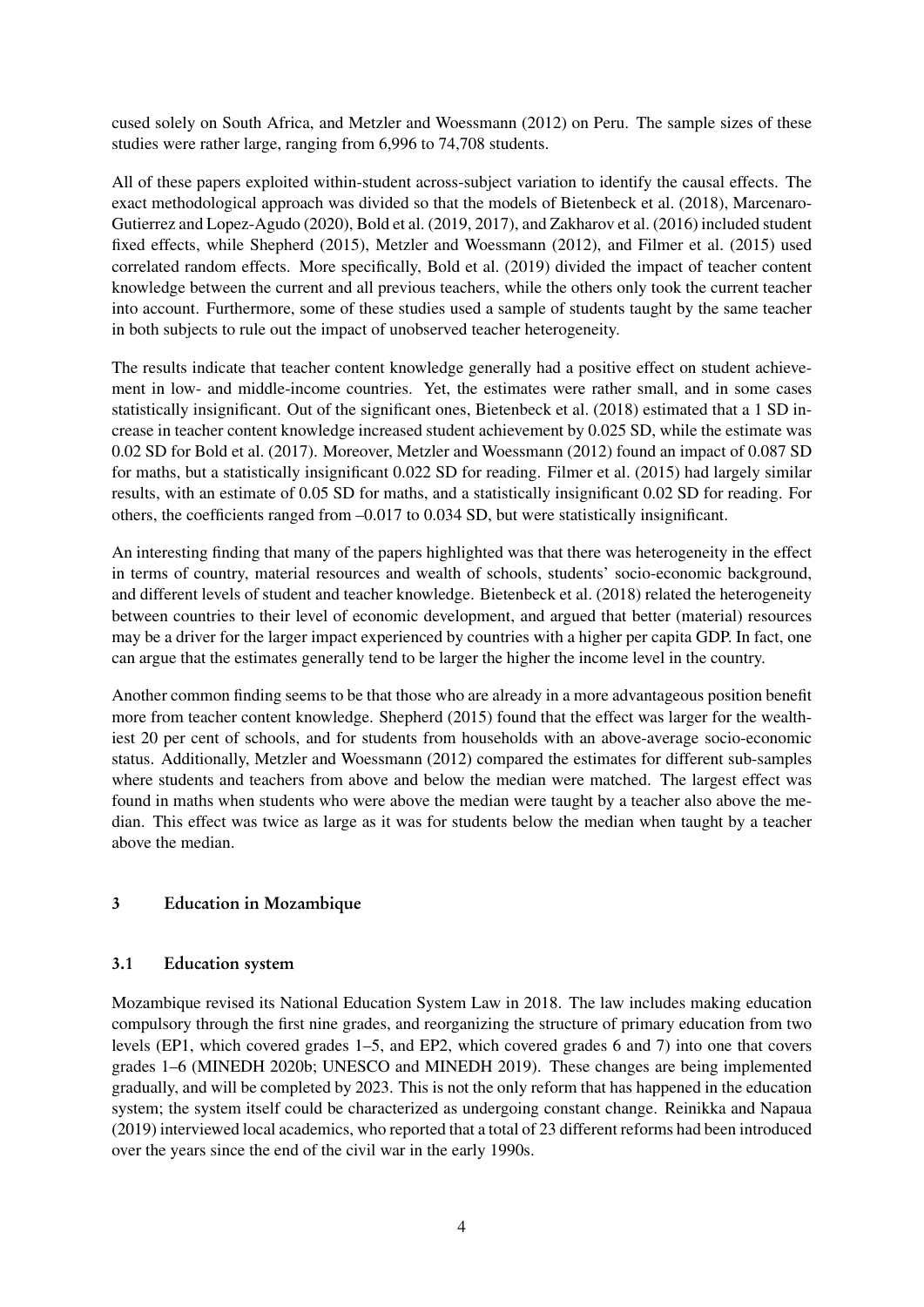Most children start their educational path in primary school at age six, as preschool enrolment is still rare. As mentioned, primary school covers grades 1–6, after which students progress to secondary school for grades 7–9. After this compulsory education, students can continue into the final grades of secondary school, or enrol in vocational education. Higher education is available for those who have completed secondary school. The majority of children attend public schools, where there are no tuition fees, but families have to pay some expenses, such as for school uniforms. The role of private education at the primary level is small, and it is estimated that only around 3 per cent of primary school students are enrolled in private schools [\(MINEDH](#page-22-13) [2020a\)](#page-22-13).

The high number of students has put pressure on schools to operate in shifts, but official student–teacher ratios remain high. Based on administrative records, there were 55.3 students per teacher in 2018, which is well above the sub-Saharan African average of 37.4 [\(World Bank](#page-22-14) [2021a\)](#page-22-14). However, this figure is inflated when compared to actual observations because of high student absence rates. [Molina and](#page-22-2) [Martin](#page-22-2) [\(2015\)](#page-22-2) reported a student–teacher ratio of 21.4 based on direct observation of classrooms. This is only half of the average ratio of 42 students per teacher in public schools in all African countries in the SDI data.

The language of instruction in primary schools is either Portuguese or Portuguese and a local language in the case of bilingual education. Bilingual education has gradually become more widely offered since the 1990s. Still, the share of students participating in these programmes remains limited. Based on stakeholder interviews, [Reinikka and Napaua](#page-22-12) [\(2019\)](#page-22-12) suggested that the main reasons for this have been the lack of funding, expertise, and leadership from the government, and the complexity of implementing bilingual education for dozens of local languages.

Teacher training in Mozambique has also experienced frequent reforms. Today, over 97 per cent of more than 120,000 primary school teachers in Mozambique have received some form of teacher training [\(World Bank](#page-22-15) [2021b](#page-22-15)[,c\)](#page-22-16). This training, however, can range from one to three or possibly more years, and the prior years of general education from 4 to 12, which makes the teaching workforce very heterogeneous. [MINEDH](#page-22-17) [\(2017\)](#page-22-17) lists a total of 17 different models of teacher training that have been applied since independence, while [Beutel](#page-21-13) [\(2011\)](#page-21-13) mentions that there have been 21 different models. Whatever the exact number, it is clear that the pace of these reforms is rapid. Even today, primary school teachers are trained in two programmes that differ in their durations.

In 2007, the country adopted a so-called 10+1 model, replacing the earlier 10+2 model. In the 10+1 model, teachers need to have completed ten years of general education, followed by one year of teacher training. The model was originally introduced as a short-term solution to teacher shortages, but since then became the standard. The 10+1 model has been widely criticized for its short duration that does not adequately prepare the prospective teachers for their profession [\(Beutel](#page-21-13) [2011;](#page-21-13) [Reinikka and Napaua](#page-22-12) [2019;](#page-22-12) [UNESCO and MINEDH](#page-22-11) [2019\)](#page-22-11). It should be kept in mind that teacher candidates arrive from a system that produces poor learning results, and one year is not enough time to both account for these flaws and prepare the teacher candidates with the needed pedagogical knowledge and skills. In response to these criticisms, a longer, alternative 10+3 model was piloted in 2012.<sup>[4](#page-2-0)</sup> Still, a majority of new primary teachers enter the profession with only one year of pre-service training [\(MINEDH](#page-22-10) [2020b\)](#page-22-10).

In addition to its short duration, teacher training has also received criticism for its inefficient selection process, and a curriculum that does not sufficiently reflect the actual process of teaching. [Reinikka](#page-22-12) [and Napaua](#page-22-12) [\(2019\)](#page-22-12) interviewed local actors during field visits, and pointed out that the current entry

<sup>&</sup>lt;sup>4</sup> It seems that more recently there have been plans to both raise the requirements of general education and to increase the standard duration of teacher training. The latest strategic plan for education mentions that in the coming years teacher candidates would enter training after 12 years of general education, and the training would last three years (12+3), replacing the existing models [\(MINEDH](#page-22-10) [2020b\)](#page-22-10).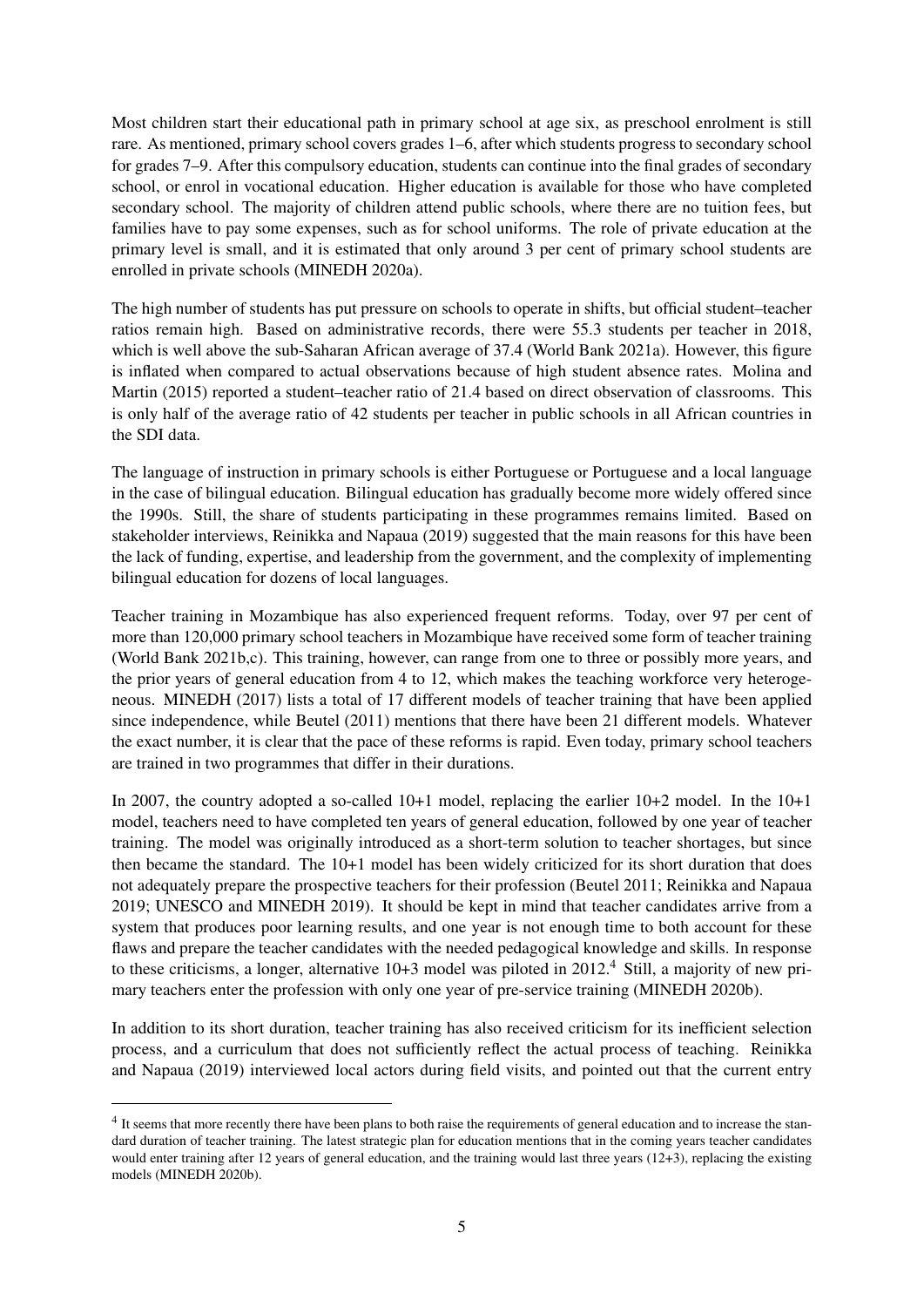examinations do not effectively detect the best applicants. This is unfortunate in a situation in which teacher knowledge is generally at a weak level, and the training itself is not enough to correct for this. [Beutel](#page-21-13) [\(2011\)](#page-21-13) interviewed both teacher trainers and students of teacher training institutions about their views on the training, and while the trainers called for both subject learning and practical skills, students stressed the role of practical skills that they were not learning in their training.

## 3.2 Learning results

Learning results from Mozambique show that learning is at a poor level compared to other countries, and particularly compared to what is expected by the curriculum. [Bold et al.](#page-21-10) [\(2019\)](#page-21-10) calculated that the knowledge of a median fourth-grade student was equivalent to 0 years of schooling—that is, if a student is expected to have completed the curriculum corresponding to each grade by its end. In general, there are few data available to make comparisons and put the results in context. Available sources that allow for comparisons over time and/or across countries include two rounds of SDI surveys in 2014 and 2018 for fourth-graders, and two studies conducted by the SACMEQ in 2000 and 2007 for sixthgraders.[5](#page-2-0) What should be considered, though, is that the SACMEQ results are over a decade old, and many changes have since taken place.

Table [1](#page-7-0) summarizes the student learning results of various countries in the SDI data. Looking at the average, it becomes evident that learning is at a low level in all of the surveyed countries, but especially in Mozambique. Mozambique had the lowest language score out of all the countries, and the second lowest maths score. Only Niger compared to Mozambique when it came to student test scores. Similarly, out of 15 countries the SACMEQ assessment from 2007 placed Mozambique 12th in reading and 10th in maths [\(Magaia et al.](#page-22-18) [2011\)](#page-22-18). What is striking is that Mozambique was the only country whose reading results worsened, and the only country besides Uganda whose maths results worsened.

|          | Mozambique<br>2014 | Kenva<br>2012 | Madagascar<br>2016 | Niger<br>2015 | Nigeria<br>2013 | Tanzania<br>2014 | Toao<br>2013 | Uganda<br>2013 | <b>SDI</b><br>average |
|----------|--------------------|---------------|--------------------|---------------|-----------------|------------------|--------------|----------------|-----------------------|
| Language | 18.7               | 75.4          | 44.5               | 21.7          | 31.4            | 36.5             | 45.5         | 47.1           | 49.5                  |
| Maths    | 25.1               | 59.0          | 56.8               | 11.5          | 31.9            | 58.2             | 44.6         | 43.4           | 47.3                  |

<span id="page-7-0"></span>Table 1: Comparison of student learning results from SDI surveys across different countries: test scores (out of 100)

Note: the results are for all schools, except for Mozambique and Tanzania, where only public schools were included. The sample for Nigeria consists of only four states (Anambara, Bauchi, Ekiti, and Niger).

Source: author's calculations based on [Wane and Rakotoarivony](#page-22-19) [\(2017\)](#page-22-19) and [Marouma et al.](#page-22-20) [\(2017\)](#page-22-20).

Data from the second SDI survey from 2018 are not yet publicly available, but a report by [Bassi et al.](#page-21-14) [\(2019\)](#page-21-14) provides a summary of how the indicators have evolved over the four years (Table [2\)](#page-7-1). These results suggest that there has been slight improvement in learning, particularly in the Portuguese scores, which increased by 12.5 points, on average. However, the improvements were mostly driven by the southern region and urban areas.

<span id="page-7-1"></span>Table 2: Comparison of student learning results for Mozambique from 2014 and 2018: test scores (out of 100)

|            | Total |           | South | Center |                     | North          |      | Urban     |      | Rural |      |      |
|------------|-------|-----------|-------|--------|---------------------|----------------|------|-----------|------|-------|------|------|
|            | 2014  | 2018      | 2014  | 2018   |                     | 2014 2018 2014 |      | 2018 2014 |      | 2018  | 2014 | 2018 |
| Portuguese |       | 18.7 31.2 | 38.0  |        | 54.8 17.5 22.6 11.2 |                |      | 19.9      | 19.2 | 44.8  | 18.6 | 29.8 |
| Maths      | 25.1  | 31.4      | 28.6  | 37.8   | 25.2                | 29.6           | 23.5 | 27.4      | 25.1 | 37.7  | 25.1 | 30.7 |

Source: author's calculations based on [Bassi et al.](#page-21-14) [\(2019\)](#page-21-14) and [Molina and Martin](#page-22-2) [\(2015\)](#page-22-2).

<sup>&</sup>lt;sup>5</sup> The SACMEQ is an association of 16 Ministries of Education that carries out studies to assess the quality of education in its member countries.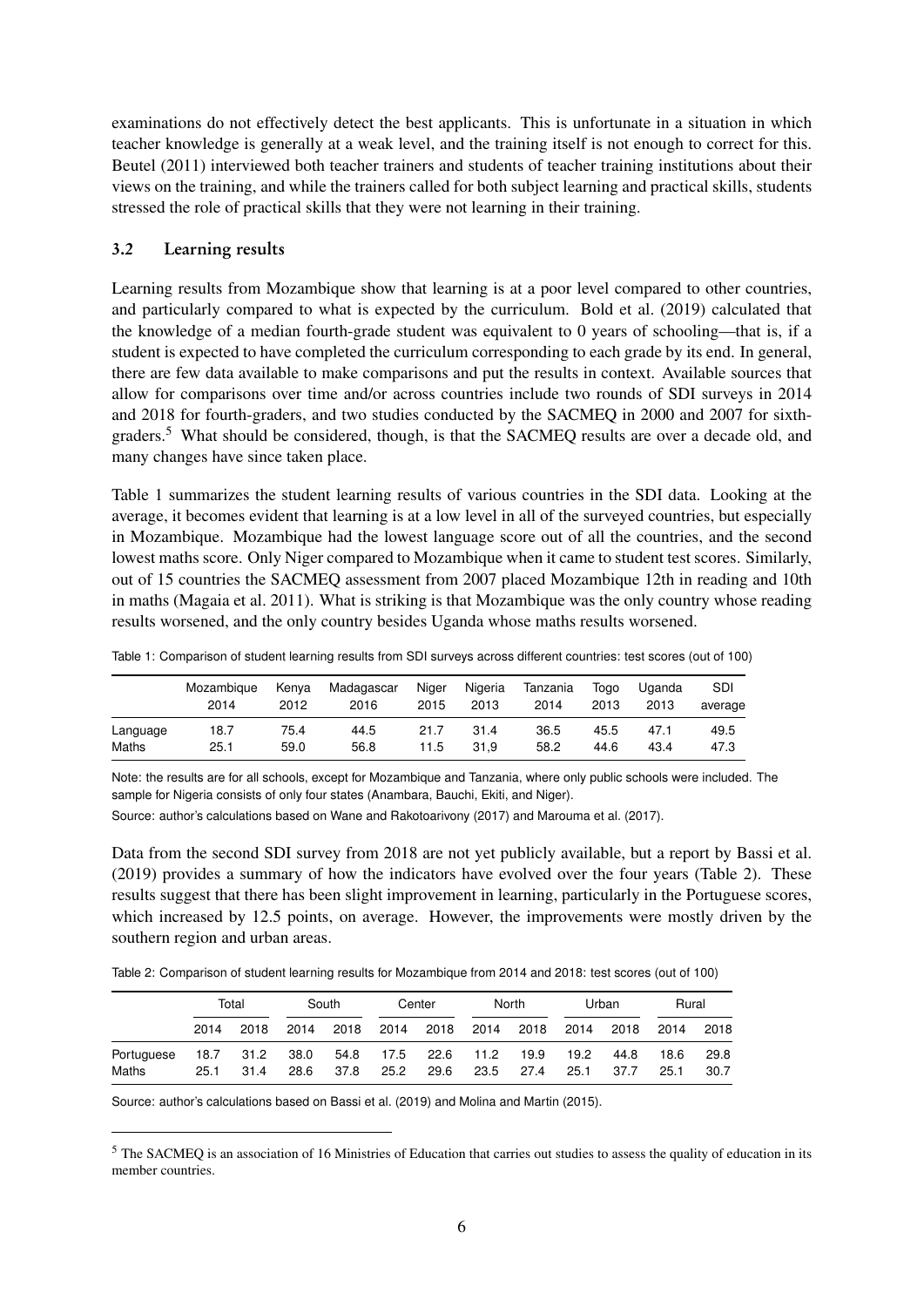Large disparities in learning are characteristic for Mozambique. Both SDI and SACMEQ results show differences in learning by region, urban and rural location, gender, and socio-economic background. The 2018 SDI data reveal that a student in the south scored more than double the number of points in Portuguese (54.8) compared to a student in the north (19.9), and urban students had significantly higher scores. The gender gap also showed geographic deviations; in the south it was practically non-existent, whereas in the centre and the north the gender gap favoured boys. The 2007 SACMEQ data, on the other hand, showed that students with a higher socio-economic status (top 25 per cent) had about 15 per cent higher reading scores than students with a lower socio-economic status (bottom 25 per cent).

## <span id="page-8-0"></span>4 Data and measurement

This study uses data from the first SDI survey in Mozambique from 2014,<sup>[6](#page-2-0)</sup> which are anonymized and publicly available at the World Bank Microdata Library.<sup>[7](#page-2-0)</sup> The SDI are a joint initiative between the World Bank and the African Economic Research Consortium to measure the performance and quality of service delivery in education and healthcare across Africa. The data are designed to give answers to three questions: *What do teachers know? What do teachers do? What do teachers have to work with*? Data from schools, teachers, and students were collected by local partners through questionnaires, classroom observations, and assessments of teachers and fourth-grade students that were carried out in-person by the enumerators.

The surveys were implemented using a multistage, cluster sampling approach that produces nationally representative estimates, taking into account the location and size of different schools. The sampling frame for the survey was all public primary schools with at least one fourth-grade classroom. In total, the data set contained test results for 1,761 students and 673 teachers from 203 schools across Mozambique, all of which were mixed-gender. As I am studying the effect of teacher subject knowledge on student achievement, the sample needed to be narrowed down to observations where both the student and the teacher were tested. This sample consisted of 1,505 students and 171 teachers from 171 schools. In this same-teacher (ST) sample, all the students were taught by the same teacher in maths and Portuguese. I also focused on a sub-sample of students in schools where there was only one fourth-grade classroom to rule out the possibility of non-random assignment within a school. This same-teacher one-classroom (STOC) sample consisted of 975 students and 113 teachers from 113 schools.

## 4.1 School, teacher, and student characteristics

Table [3](#page-9-0) presents characteristics of schools, teachers, and students. Looking at the schools, most of them were rural. This is in line with the low urbanization levels of Mozambique (37 per cent; [World Bank](#page-23-1) [2021d\)](#page-23-1). The majority of schools were modest in their infrastructure. Only 5 per cent of classrooms had a working electricity connection. Teachers were predominantly female and young. A median teacher had six years of teaching experience, but one-fifth of teachers had only up to one year of previous experience. Over 95 per cent of the teachers had received some teacher training, and over half reported having completed 12 years of general education.

<sup>6</sup> A second survey was conducted in Mozambique in 2018, but its data are not yet publicly available.

<sup>7</sup> [https://microdata.worldbank.org.](https://microdata.worldbank.org)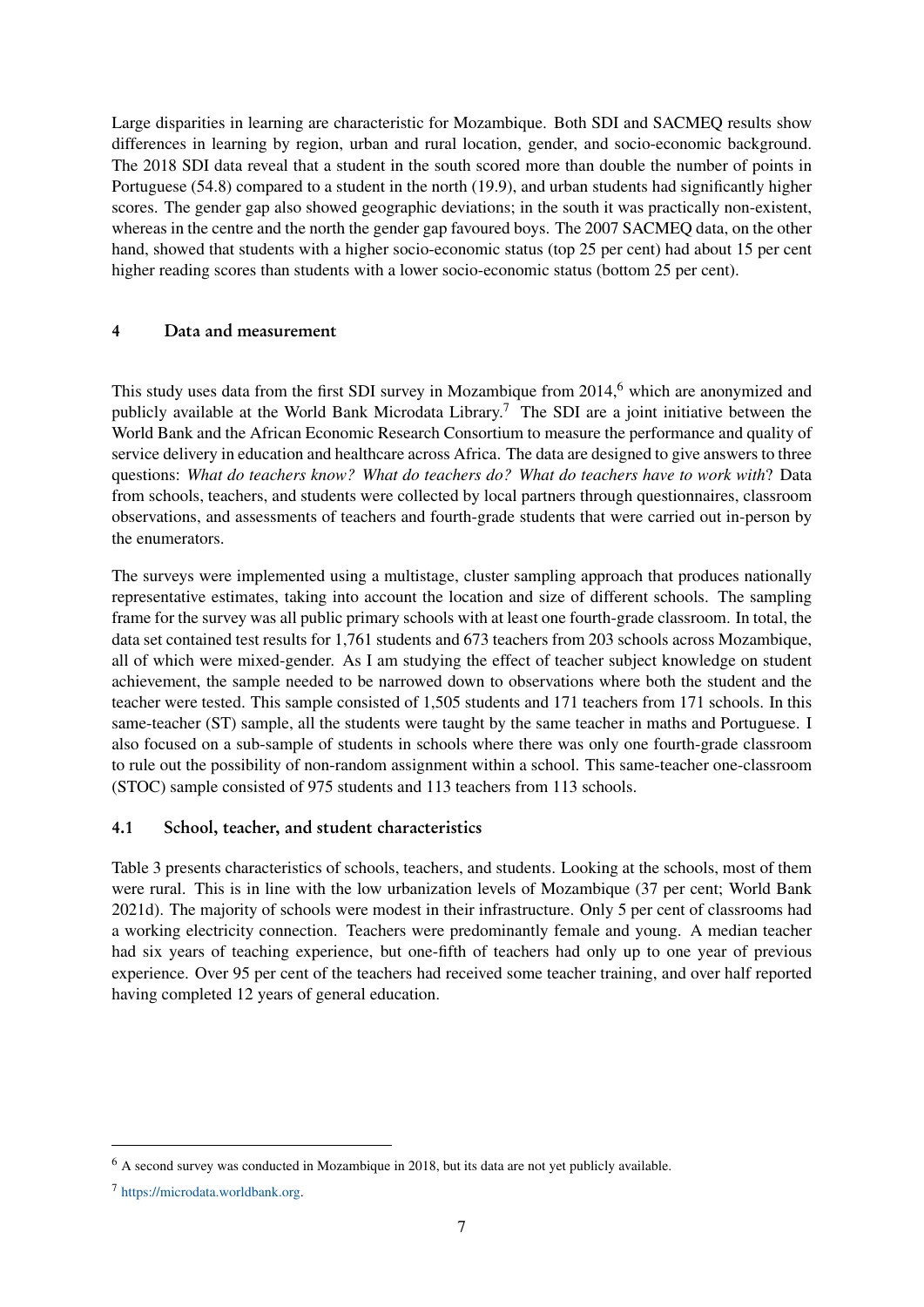<span id="page-9-0"></span>

|  | Table 3: School, teacher, and student characteristics |
|--|-------------------------------------------------------|
|--|-------------------------------------------------------|

|                         | All schools |       | ST sample |           | STOC sample |           |
|-------------------------|-------------|-------|-----------|-----------|-------------|-----------|
|                         | Mean/ $%$   | SD    | Mean/ $%$ | <b>SD</b> | Mean/%      | <b>SD</b> |
| <b>Schools</b>          |             |       |           |           |             |           |
| Location                |             |       |           |           |             |           |
| Urban                   | 15.3%       |       | 15.2%     |           | 9.8%        |           |
| Rural                   | 84.7%       |       | 84.8%     |           | 90.3%       |           |
| Equipment index*        |             |       |           |           |             |           |
| 1                       | 76.4%       |       | 74.9%     |           | 68.1%       |           |
| $\Omega$                | 23.6%       |       | 25.1%     |           | 31.9%       |           |
| Students with textbooks | 0.67        | 0.02  | 0.66      | 0.02      | 0.65        | 0.03      |
| Student-teacher ratio   | 19.7        | 1.0   | 20.2      | 1.0       | 16.7        | 1.1       |
| Fourth-grade classrooms | 1.6         | 1.6   | 1.5       | 1.0       | 1.0         | 0.0       |
| Number of students      | 532.5       | 640.5 | 510.2     | 528.6     | 310.3       | 142.8     |
| <b>Teachers</b>         |             |       |           |           |             |           |
| Gender                  |             |       |           |           |             |           |
| Female                  | 63.4%       |       | 71.2%     |           | 77.8%       |           |
| Male                    | 36.6%       |       | 28.8%     |           | 22.2%       |           |
| Age                     | 32.8        | 8.2   | 31.2      | 8.0       | 31.6        | 8.4       |
| Experience (years)      | 8.9         | 8.5   | 7.6       | 8.2       | 7.6         | 8.6       |
| <b>Students</b>         |             |       |           |           |             |           |
| Gender                  |             |       |           |           |             |           |
| Female                  | 47.1%       |       | 46.9%     |           | 45.1%       |           |
| Male                    | 52.9%       |       | 53.1%     |           | 54.9%       |           |
| First language          |             |       |           |           |             |           |
| Portuguese              | 4.2%        |       | 4.1%      |           | 1.0%        |           |
| Other                   | 95.8%       |       | 95.9%     |           | 99.0%       |           |
| Age                     | 11.1        | 1.9   | 11.1      | 1.9       | 11.3        | 1.9       |

Note: \* in the SDI data this was defined as having a functioning blackboard and chalk, and the share of students with exercise books and pens being over 90 per cent. *N* = 203 schools, 673 teachers, and 1,761 students for all schools. *N* = 171 schools, 171 teachers, and 1,505 students for the ST sample. *N* = 113 schools, 113 teachers, and 975 students for the STOC sample. Source: author's calculations based on the SDI data.

There were some minor differences in school enrolment between girls and boys. In rural schools boys comprised 54 per cent of students, whereas in urban schools it was 48 per cent. Students' first language also displays large differences between urban and rural students. Nearly 17 per cent of urban students spoke Portuguese as their first language, while this was extremely rare among rural students, with less than 2 per cent speaking Portuguese as their first language.[8](#page-2-0) Students' ages suggest that many of the students have either enrolled in a primary school later than at the intended age of six, or have had to repeat grades.

It is worth noting that the ST sample shows few deviations from the whole sample, which provides support for interpreting the results as nationally representative. Teachers were slightly less experienced, and were more often female. These differences were repeated in the STOC sample. In additions, schools in the STOC sample were more often rural, more modestly equipped, smaller in size, and had a smaller share of students with Portuguese as their first language.

## 4.2 Student and teacher assessments

Students' and teachers' knowledge in maths and Portuguese was measured using tests designed by professionals in pedagogy, and compared against the national curricula of 13 African countries. The questions were harmonized to allow for comparison across countries and over time. The student test was

<sup>8</sup> The share of Portuguese speakers by province ranged from 1 per cent in Sofala to 65 per cent in Maputo City.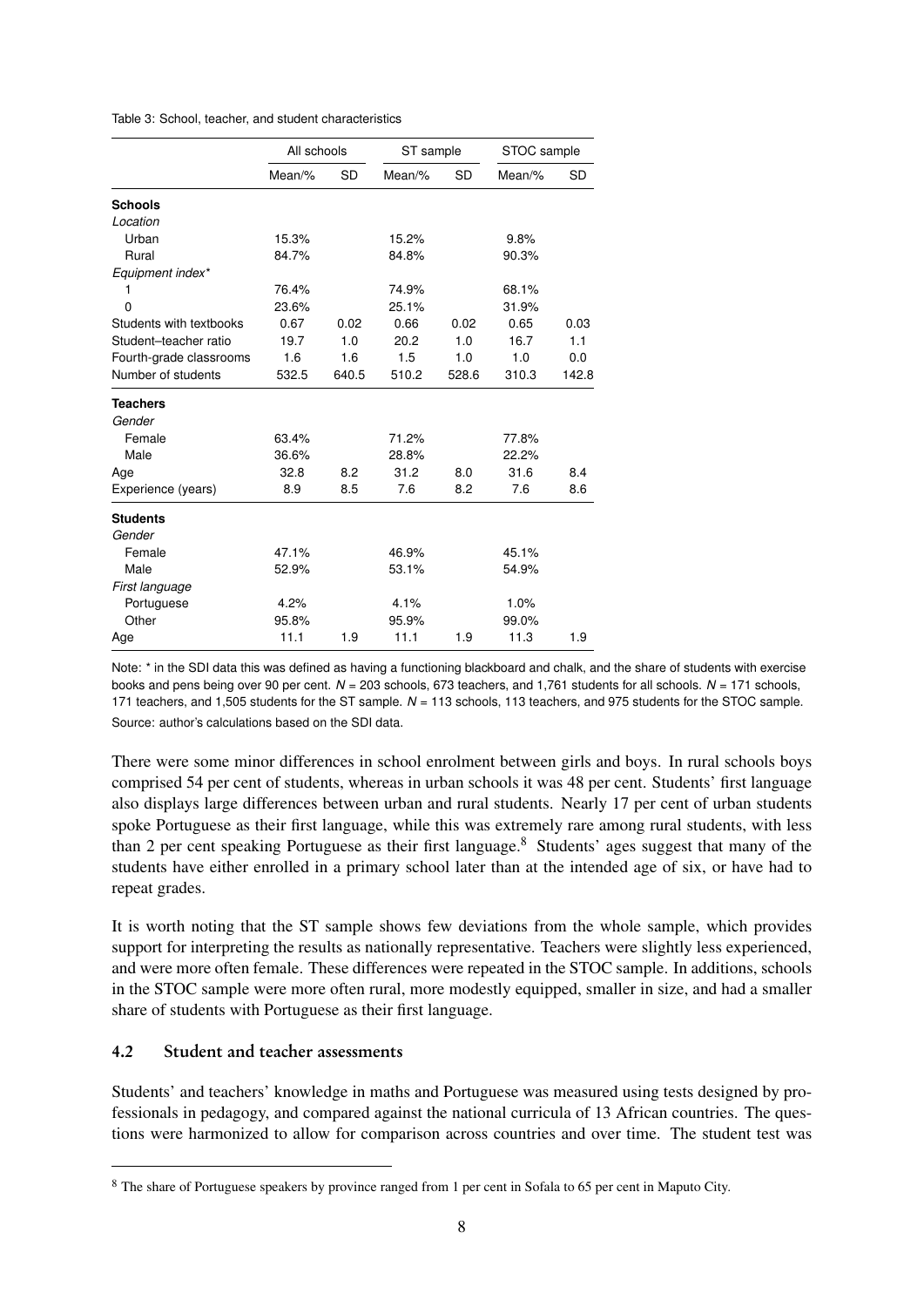administered to ten randomly chosen fourth-grade students from each school. The assessments were carried out one-on-one with the student and the enumerator, and the questions were read out loud, which enabled students to respond to questions even without adequate reading skills to understand the assignment. In addition to students, their current and previous teachers were tested to the extent possible, as were teachers from other grades. Values of Cronbach's alpha suggest that the assessments could be considered as reliable measures of subject knowledge. For the maths and Portuguese assessments of the Mozambican SDI data, the results were  $\alpha_M = 0.72$  and  $\alpha_P = 0.86$  for the student assessment, and  $\alpha_M = 0.79$  and  $\alpha_P = 0.81$  for the teacher assessment.

The student assessment covered topics from first to third grade, and measured students' knowledge in maths and Portuguese, along with a four-question non-verbal reasoning section to control for innate ability. The Portuguese section consisted of six tasks, while the maths section consisted of six tasks comprising 17 questions. The teacher assessment similarly covered topics from first to third grade, but also from higher grades as it is, for example, necessary to know Portuguese beyond the level of a fourth-grader to be able to teach it. In addition to the maths and Portuguese sections, the assessment also included a pedagogy section. The format of the assessment was different for teachers: instead of taking the same test, teachers were asked to mark mock student exams and provide the correct answer where necessary. This format better matches teachers' daily activities, but also acknowledges teachers as professionals.

The results of the assessments confirm that there is a learning crisis in Mozambique. Table [4](#page-10-0) shows how students performed in selected tasks in the assessments. Many of the students lacked the basic skills required to read in Portuguese. However, these Portuguese skills were spread on a wide scale, where the gap between the best-performing and the worst-performing students was vast. A student on the 10th percentile scored only 3 points out of the total of 100, while a student on the 90th percentile scored 87 points. There were few students who placed in the middle. Students' knowledge in maths was at a slightly higher level, at least when looking at the share of students who could perform the most basic tasks. It seems, however, that many lacked deeper understanding of the topics they were learning, and were unable to apply what they had learned, as can be seen from the small percentage of students who were able to solve a word problem that included a multiplication task.

|                           | All students | ST sample | STOC sample |
|---------------------------|--------------|-----------|-------------|
| Portuguese                |              |           |             |
| Read a letter             | 39.9%        | 41.2%     | 36.7%       |
| Read a word               | 24.5%        | 26.2%     | 23.6%       |
| Read a sentence           | 11.8%        | 12.5%     | 11.0%       |
| Read a paragraph          | 3.7%         | 4.1%      | 3.1%        |
| Total points (out of 100) | 21.9         | 23.1      | 21.2        |
| <b>Mathematics</b>        |              |           |             |
| Identify numbers          | 83.3%        | 83.9%     | 81.8%       |
| Add single digits         | 52.7%        | 52.8%     | 53.6%       |
| Add double digits         | 21.8%        | 22.3%     | 23.3%       |
| Subtract single digits    | 38.9%        | 39.4%     | 39.8%       |
| Subtract double digits    | 7.2%         | 7.4%      | 7.1%        |
| Multiply single digits    | $7.0\%$      | $7.0\%$   | 6.9%        |
| Divide single digits      | 17.8%        | 18.5%     | 16.8%       |
| Solve a word problem      | 3.9%         | 3.4%      | 4.3%        |
| Total points (out of 100) | 25.4         | 25.7      | 25.1        |

<span id="page-10-0"></span>Table 4: Student knowledge

Note: *N* = 1,758 for all students; *N* = 1,502 for the ST sample; *N* = 972 for the STOC sample. In tasks in which a student was asked to read a letter, read a word, and identify numbers, the task was repeated three times and the student is reported as being able to perform this task if he/she correctly did so on all three occasions.

Source: author's calculations based on the SDI data.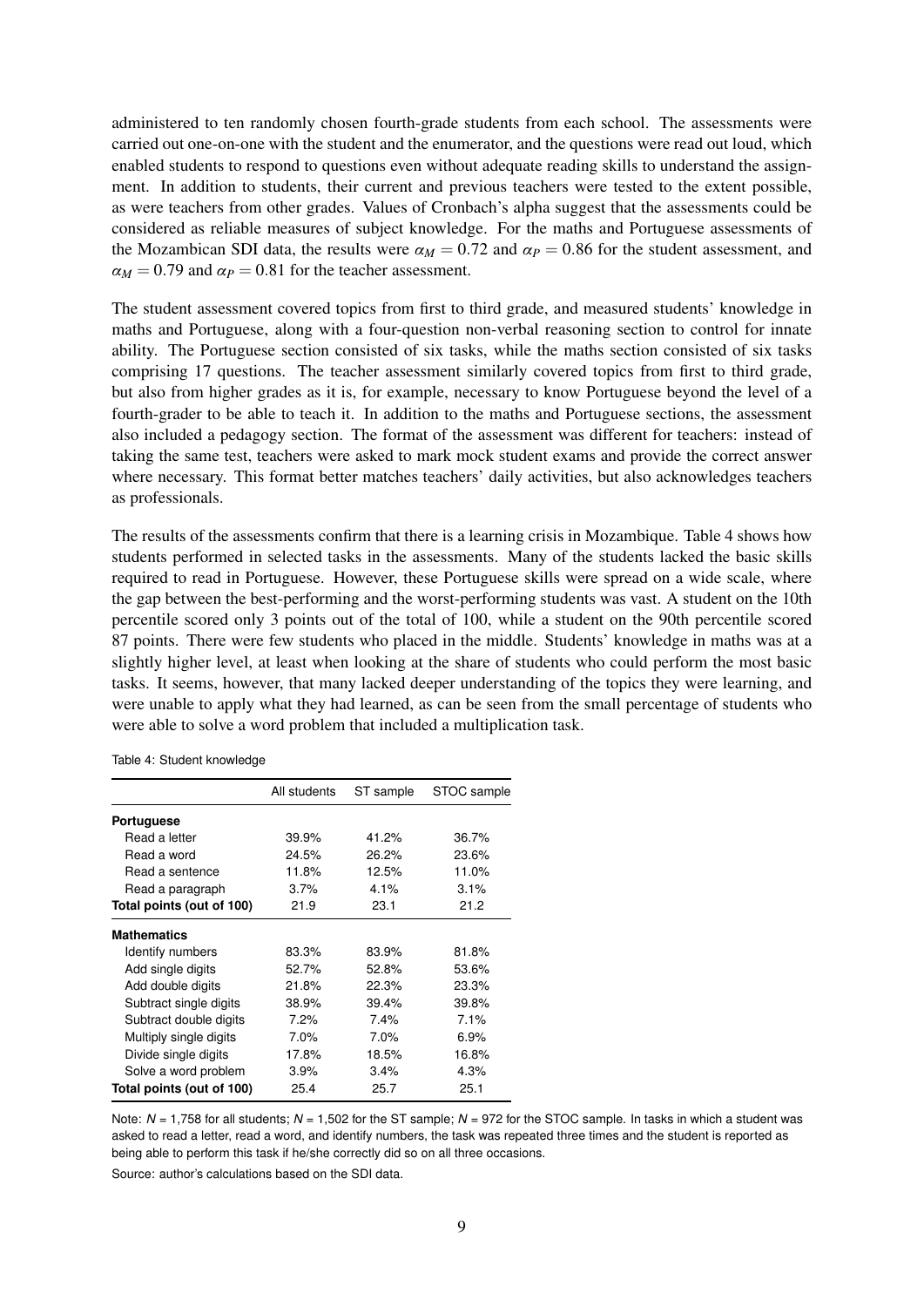Similar to student knowledge, teacher knowledge was at an alarmingly low level, and did not cover the topics included in the curriculum (Table [5\)](#page-11-1). The SDI data define a teacher as having the minimum knowledge if he/she receives 80 per cent or more of the points in the assessment. This threshold was practically never reached in Portuguese, and rarely in maths. While the total points of both assessments were roughly the same, teachers' knowledge in maths was more equally distributed, whereas over 90 per cent of teachers could not respond correctly to even half of the tasks in the Portuguese assessment. A teacher is not able to teach students anything past his/her own knowledge, and teacher knowledge below the minimum makes it practically impossible for students to learn the skills listed in the curriculum.

<span id="page-11-1"></span>Table 5: Teacher knowledge

|                            | All teachers | ST sample | STOC sample |
|----------------------------|--------------|-----------|-------------|
| Portuguese                 |              |           |             |
| 100%                       | $0.0\%$      | $0.0\%$   | $0.0\%$     |
| 80%                        | 0.2%         | $0.0\%$   | $0.0\%$     |
| 50%                        | 9.8%         | 5.9%      | 3.5%        |
| Total points (out of 100)  | 33.6         | 32.4      | 29.8        |
| <b>Mathematics</b>         |              |           |             |
| 100%                       | 0.3%         | 0.6%      | 0.0%        |
| 80%                        | 7.0%         | 7.6%      | 6.2%        |
| 50%                        | 30.6%        | 29.8%     | 26.6%       |
| Lower primary (out of 100) | 37.4         | 38.4      | 36.2        |
| Upper primary (out of 100) | 20.5         | 22.4      | 22.5        |
| Total points (out of 100)  | 31.5         | 32.8      | 31.4        |

Note:  $N = 673$  for all teachers;  $N = 171$  for the ST sample;  $N = 113$  for the STOC sample. Source: author's calculations based on the SDI data.

Item response theory (IRT) was used to derive measures of the underlying levels of knowledge for students and teachers in the empirical analysis. This is because using the sum of correct answers ignores the levels of difficulty of each task. Measures of teacher knowledge in maths and Portuguese were derived using a two-parameter logistic model, a standard model for data whose items (tasks) are scored as either correct or incorrect. The level of knowledge (*θ*) is determined by two item parameters, difficulty (*β*) and discrimination ( $\alpha$ ). The difficulty parameter, according to its name, reflects the difficulty of an item so that when  $\beta = \theta$  the probability of a correct answer is 0.5. The discrimination parameter, on the other hand, describes how well an item differentiates between individuals with different levels of knowledge. In the two-parameter logistic model, the probability of a person with knowledge level *θ* giving a correct response to an item *i* is given by

$$
P_i(\theta) = \frac{\exp(\alpha_i(\theta - \beta_i))}{1 + \exp(\alpha_i(\theta - \beta_i))}
$$
\n(2)

Measures of student achievement in maths and Portuguese were derived using a generalized partial credit model, which is an extension of the two-parameter logistic model for polytomous data, where items are scored on an ordered scale of  $x = 0, 1, 2, \ldots, m_i$ . This is because students were asked to repeat some tasks three times, for instance, and the partial credit model also takes into account the partially correct answers. Instead of giving the probability of a correct response, the generalized partial credit model specifies the probability of scoring  $x = j$  points from item *i*. This is modelled as

$$
P_{ix}(\theta) = \frac{\exp \sum_{j=0}^{x} \alpha_i (\theta - \delta_{ij})}{\sum_{r=0}^{m_i} (\exp \sum_{j=0}^{r} \alpha_i (\theta - \delta_{ij})}
$$
(3)

<span id="page-11-0"></span>where  $\sum_{j=0}^{0} (\theta - \delta_{ij}) \equiv 0$ .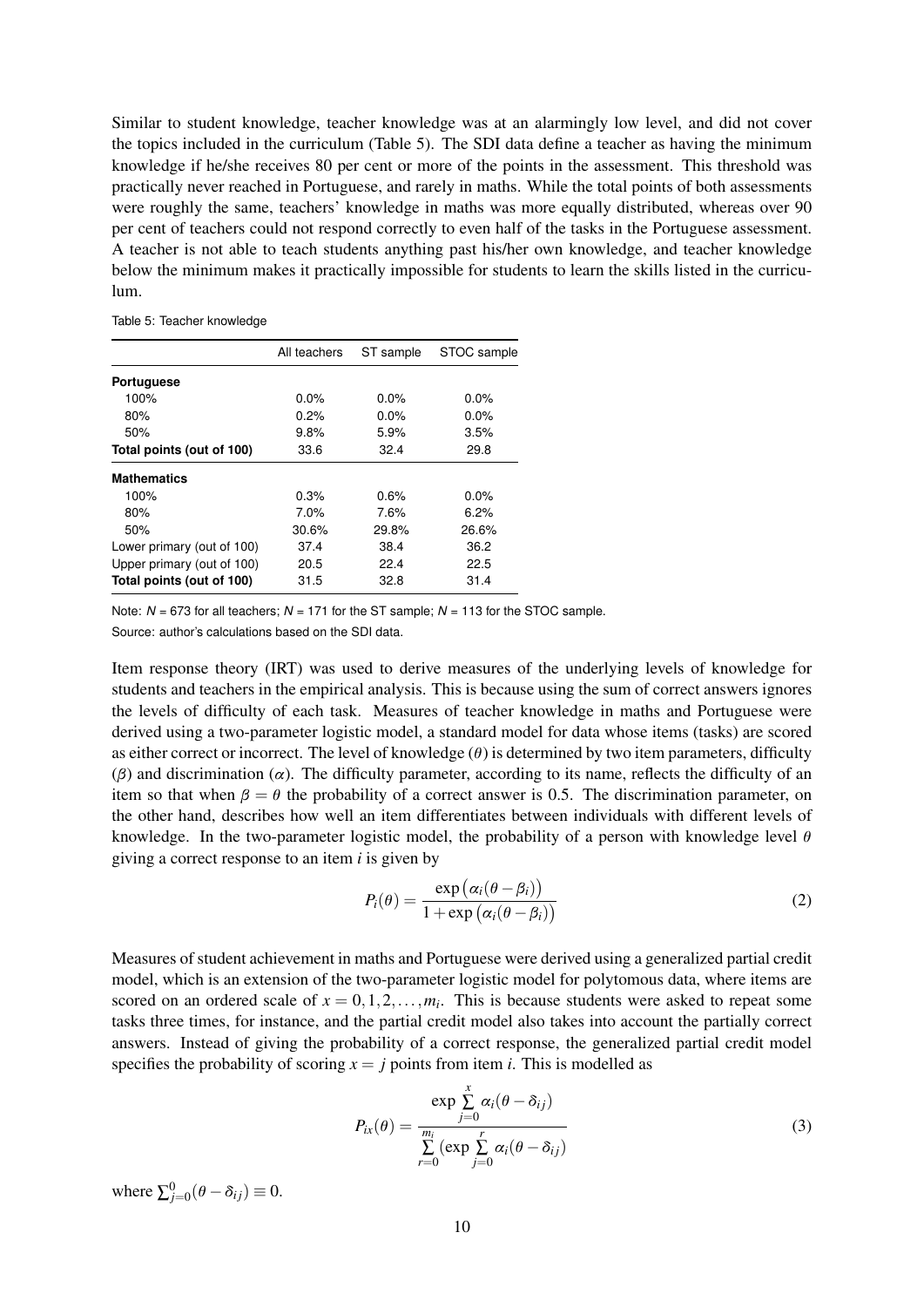#### 5 Estimation of the education production function

The question that this study tries to answer is: *how much does teacher content knowledge impact student achievement in a low-income country?* The starting point is the education production function, whose general formulation was given in Equation [1.](#page-3-1) I use a specification of the education production function that puts special emphasis on relating teacher content knowledge to student achievement, given by

<span id="page-12-0"></span>
$$
y_{ijcs} = \beta_0 + \delta_0 P_j + \beta_1 T_{jcs} + \beta_2 X_{ics} + \beta_3 Z_{cs} + \beta_4 W_s + v_{ijcs}
$$
(4)

The dependent variable is  $y_{ijcs}$ , the IRT score of student *i* in subject *j* in classroom *c* of school *s*. The content knowledge of his/her teacher is denoted with *Tjcs*, the teacher IRT score. *P<sup>j</sup>* is a subject dummy that receives a value of 1 if the subject was Portuguese, and 0 otherwise. Other independent variables include vectors of subject-invariant characteristics of students, denoted with *Xics*, teachers, denoted with  $Z_{cs}$ , and schools, denoted with  $W_s$ , while  $v_{ijcs}$  is the error term.<sup>[9](#page-2-0)</sup> It should be noted that the data did not include any other subject-varying factors besides those from student and teacher assessments. Any other subject-varying characteristics were therefore included in the error term.

Estimating Equation [4](#page-12-0) with ordinary least squares (OLS) is likely to yield biased estimates due to omitted variables that can be both determinants of student achievement and correlated with teacher content knowledge. In the context of education this is likely to arise from the non-random assignment of students to specific schools or teachers based on unobservable characteristics, as discussed earlier. If the assignment is non-random, OLS cannot distinguish the causal effect of teacher content knowledge from the pre-existing, unobservable differences of students who were taught by the same teacher. For my analysis, the key was to distinguish whether the assignment was based on subject-invariant or subject-varying characteristics.

I treated the data as a panel, and included the student fixed effect into the model. Panel data typically include observations of the same individuals over time, but here, the data included observations of the same students and their teachers in two subjects, maths and Portuguese. This is crucial for the identification, because it allowed removing any characteristics that stayed constant across the two subjects. An example is the innate ability of a student, which cannot be directly measured, but affects academic achievement, and can also be a reason for non-random assignment of students to teachers.

To distinguish between the subject-invariant and subject-varying unobserved student characteristics, the error term  $v_{ijcs}$  was broken down into a composite error term with two parts,  $a_{ics}$  and  $u_{ijcs}$ , where the former represents any subject-invariant unobserved characteristics of students, and the latter is the remaining idiosyncratic error. Oftentimes, *aics* is referred to as the student fixed effect, which emphasizes the fact that it stays constant across subjects. The education production functions for maths and Portuguese could therefore be written as

<span id="page-12-2"></span><span id="page-12-1"></span>
$$
y_{ics,M} = \beta_0 + \beta_1 T_{cs,M} + \beta_2 X_{ics} + \beta_3 Z_{cs} + \beta_4 W_s + a_{ics} + u_{ics,M}
$$
(5a)

$$
y_{ics,P} = \beta_0 + \delta_0 + \beta_1 T_{cs,P} + \beta_2 X_{ics} + \beta_3 Z_{cs} + \beta_4 W_s + a_{ics} + u_{ics,P}
$$
(5b)

To remove the problematic student fixed effect *aics* from the model, Equation [5a](#page-12-1) was subtracted from Equation [5b,](#page-12-2) leading to a first-differenced model:

$$
y_{ics,P} - y_{ics,M} = \delta_0 + \beta_1 (T_{cs,P} - T_{cs,M}) + (u_{ics,P} - u_{ics,M})
$$
(6)

<sup>&</sup>lt;sup>9</sup> Subject-invariant characteristics refer to characteristics that stay constant across subjects, such as gender or innate ability. Examples of subject-varying characteristics other than teacher content knowledge include pedagogical methods and teaching time, if they vary across subjects.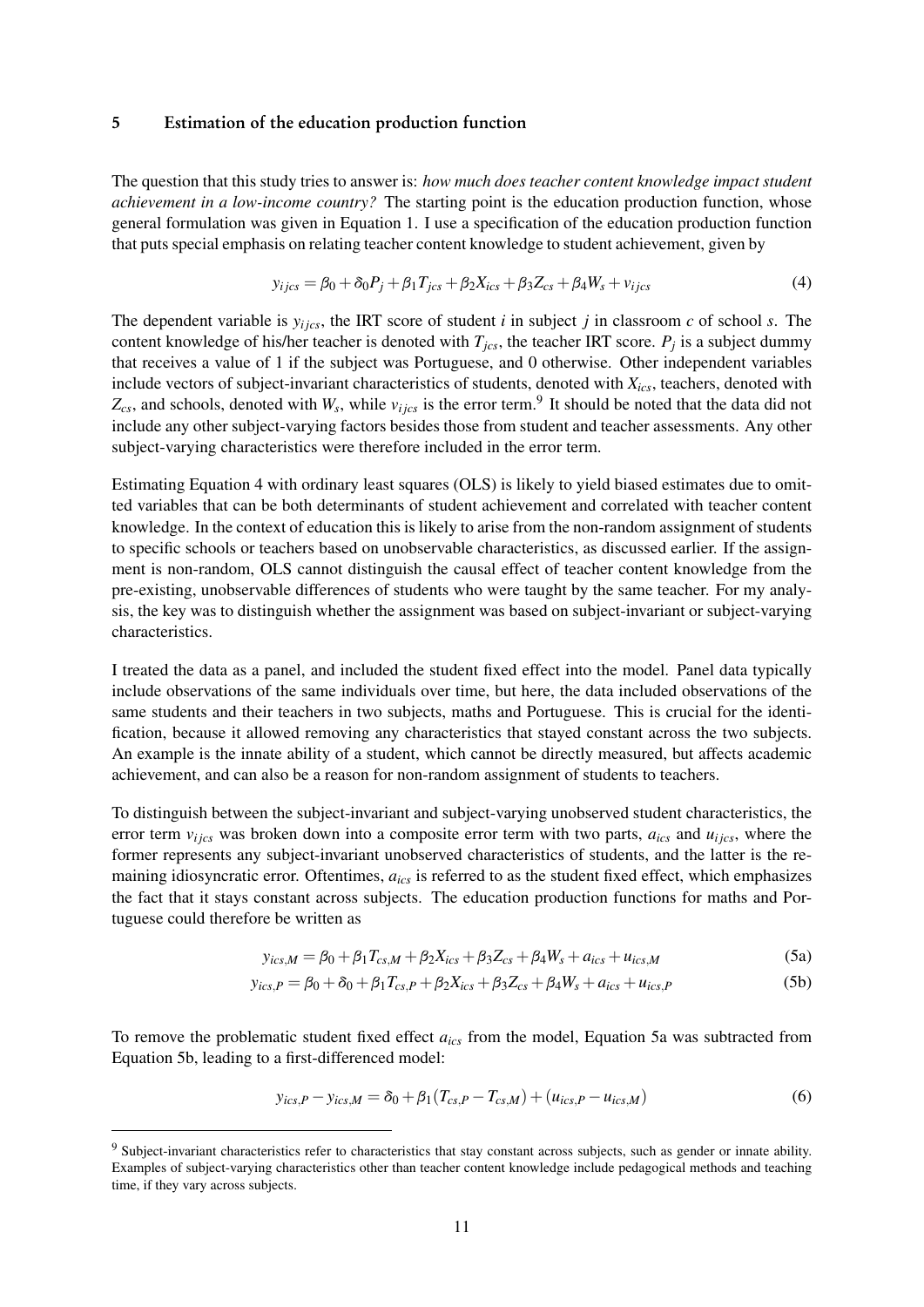which can also be written as

<span id="page-13-0"></span>
$$
\Delta y_i = \delta_0 + \beta_1 \Delta T_{cs} + \Delta u_{ics} \tag{7}
$$

In this model, student achievement is only explained by teacher content knowledge. The coefficient *β*<sup>1</sup> is the causal impact of teacher content knowledge on student achievement. Because the IRT scores were standardized to have a SD of 1, increasing teacher content knowledge by 1 SD would lead to a change of size  $\beta_1$  SD in student achievement. Although not the main interest, the intercept  $\delta_0$  is the change in intercept between maths and Portuguese.

Besides removing the student fixed effect from the equation, first-differencing also removed all subjectinvariant characteristics of teachers and schools. This is because all students in my sample were taught by the same teacher in both maths and Portuguese, and a student naturally attended only one school. Using observations from the same teachers in both subjects corresponds to including the teacher fixed effect into Equations [5a](#page-12-1) and [5b](#page-12-2) [\(Bietenbeck et al.](#page-21-9) [2018\)](#page-21-9). All variation is now only within the IRT scores of students and their teachers, and the results from estimating the first-differenced Equation [7](#page-13-0) with OLS are not subject to omitted variable bias.

The causal identification of teacher content knowledge relies on two main assumptions:

- 1. The impact of teacher content knowledge, *β*1, is the same for both maths and Portuguese.
- 2. There is no correlation between  $\Delta T_{cs}$  and  $\Delta u_{ics}$  ( $\mathbf{E}[\Delta T'_{cs}\Delta u_{ics}] = 0$ ).

I approached the first assumption by comparing the OLS estimates separately for both subjects. These results should be interpreted with caution, however, because they are subject to the limitations of OLS discussed earlier. A more credible method to assess the assumption would be to follow [Metzler and](#page-22-8) [Woessmann](#page-22-8) [\(2012\)](#page-22-8). These authors used a correlated random effects model, which allowed testing the similarity of the coefficients. The second assumption, on the other hand, could be violated if students were assigned to teachers based on some unobserved subject-varying heterogeneity. This could happen if students who were relatively stronger in maths than in Portuguese in the previous year, for example, were assigned to teachers who also have a stronger knowledge in maths. I addressed the issue by including a specification where the sample was narrowed down to students in schools with only one fourth-grade classroom (STOC sample). In this setting, it is not possible to assign students to specific teachers within schools.

#### 5.1 Measurement error

Regardless of the assessments being carefully designed and implemented, they are still only indirect measures of the underlying knowledge. Therefore they include some amount of measurement error, which biases the causal estimate of teacher content knowledge. Following the classical measurement error model, teacher content knowledge can be written as

$$
\widetilde{T_{jcs}} = T_{jcs} + e_{jcs} \tag{8}
$$

where  $\widetilde{T_{jcs}}$  is the observed teacher IRT score,  $T_{jcs}$  is the true value of the underlying teacher content knowledge, and  $e_{ics}$  is the measurement error. It is necessary to assume that  $\mathbf{E}(e_{ics}) = 0$ ,  $\text{Var}(e_{ics}) > 0$ , and that  $e_{jcs}$  is independent of  $T_{jcs}$  and  $v_{ijcs}$ . Substituting this into Equation [7](#page-13-0) gives

$$
\Delta y_i = \delta_0 + \beta_1 \Delta \widetilde{T_{cs}} + \beta_1 \Delta e_{cs} + \Delta u_{ics}
$$
\n(9)

This creates an endogeneity issue, because the estimator  $\hat{\beta}_1$  that describes the impact of teacher content knowledge not only depends on the teacher IRT scores, but also on the measurement error. More specifically, this biases the estimator towards zero, hence called the attenuation bias. This is because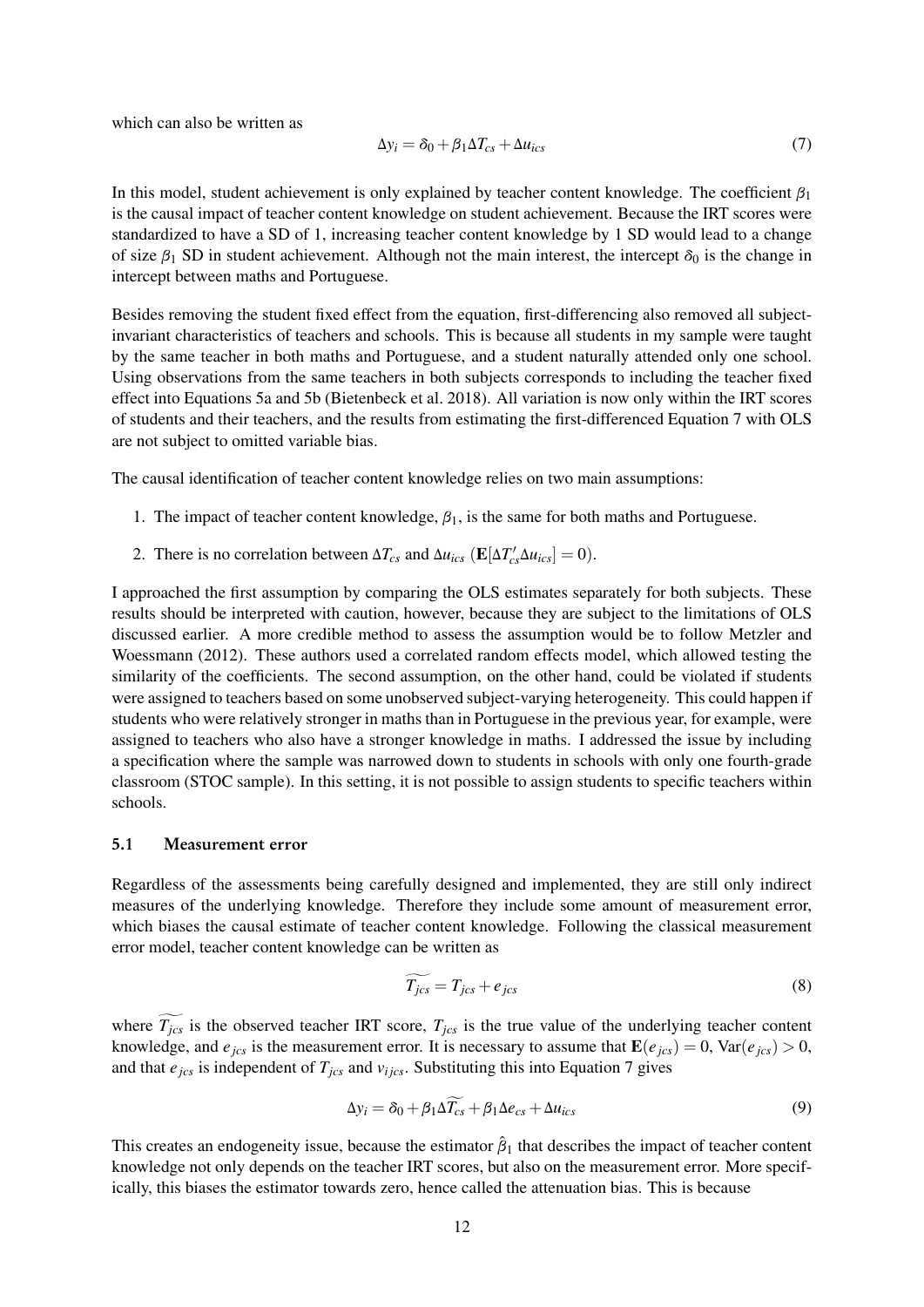<span id="page-14-1"></span>
$$
\text{plim}\hat{\beta}_1 = \beta_1 \left( \frac{\text{Var}(\Delta T_{cs})}{\text{Var}(\Delta T_{cs}) + \text{Var}(\Delta e_{cs})} \right) = \beta_1 \lambda \tag{10}
$$

where  $\lambda$  is called the reliability ratio and has a value between 0 and 1. Fixed effects estimates are particularly susceptible to attenuation bias, because differencing reduces the variance in the independent variable to a fraction. If there is not enough variation in the difference between the levels of teacher content knowledge in maths and Portuguese, much of the observed variation in the independent variable can in fact be due to the measurement error.

Equation [10](#page-14-1) implies that the unbiased impact of teacher content knowledge is given by  $\beta_1 = \frac{\hat{\beta}_1}{\lambda}$ . It is not possible to observe the true value of *λ*, but following [Metzler and Woessmann](#page-22-8) [\(2012\)](#page-22-8), Cronbach's *α* can provide an estimate of it. Considering that the values for teacher assessments in both subjects were around 0.8, this suggests that the estimate of teacher content knowledge could be biased downward by around 20 per cent.

### <span id="page-14-0"></span>6 Results

#### 6.1 Main results

#### *Ordinary least squares*

OLS was used first to analyse the relationship between teacher content knowledge and student achievement. Table [6](#page-15-0) presents the results from estimating Equation [4](#page-12-0) with OLS. These results show that teacher content knowledge was not associated with student achievement (column 1). There was a small, posi-tive coefficient of size 0.047, but it was statistically insignificant.<sup>[10](#page-2-0)</sup> This is a surprising result, because teacher content knowledge is expected to correlate strongly with overall teacher quality and, therefore, with student achievement. Adding a set of control variables did not change the result (column 2), but suggested that material resources were the most strongly associated with student achievement, as the coefficients for the share of students with textbooks and the equipment index show. On the contrary, there is no evidence that any of the observed teacher characteristics were associated with student achievement.

The final specifications compared the coefficients for maths and Portuguese separately. This gives a rough understanding of whether the role of teacher content knowledge varies between them. The results reveal that teacher content knowledge was not associated with student achievement for either of the subjects, although the coefficient for maths was slightly larger (column 3). After including a set of control variables, the relationship became even weaker (column 4). Again, the role of material resources was highlighted, and they were relatively more important for Portuguese than for maths. The results also show that there were gender gaps that disfavoured girls, and these were considerably larger in maths.

 $10$  If the relationship were statistically significant, this should be interpreted so that an increase of 1 SD in teacher content knowledge is associated with an increase of 0.047 SD in student achievement.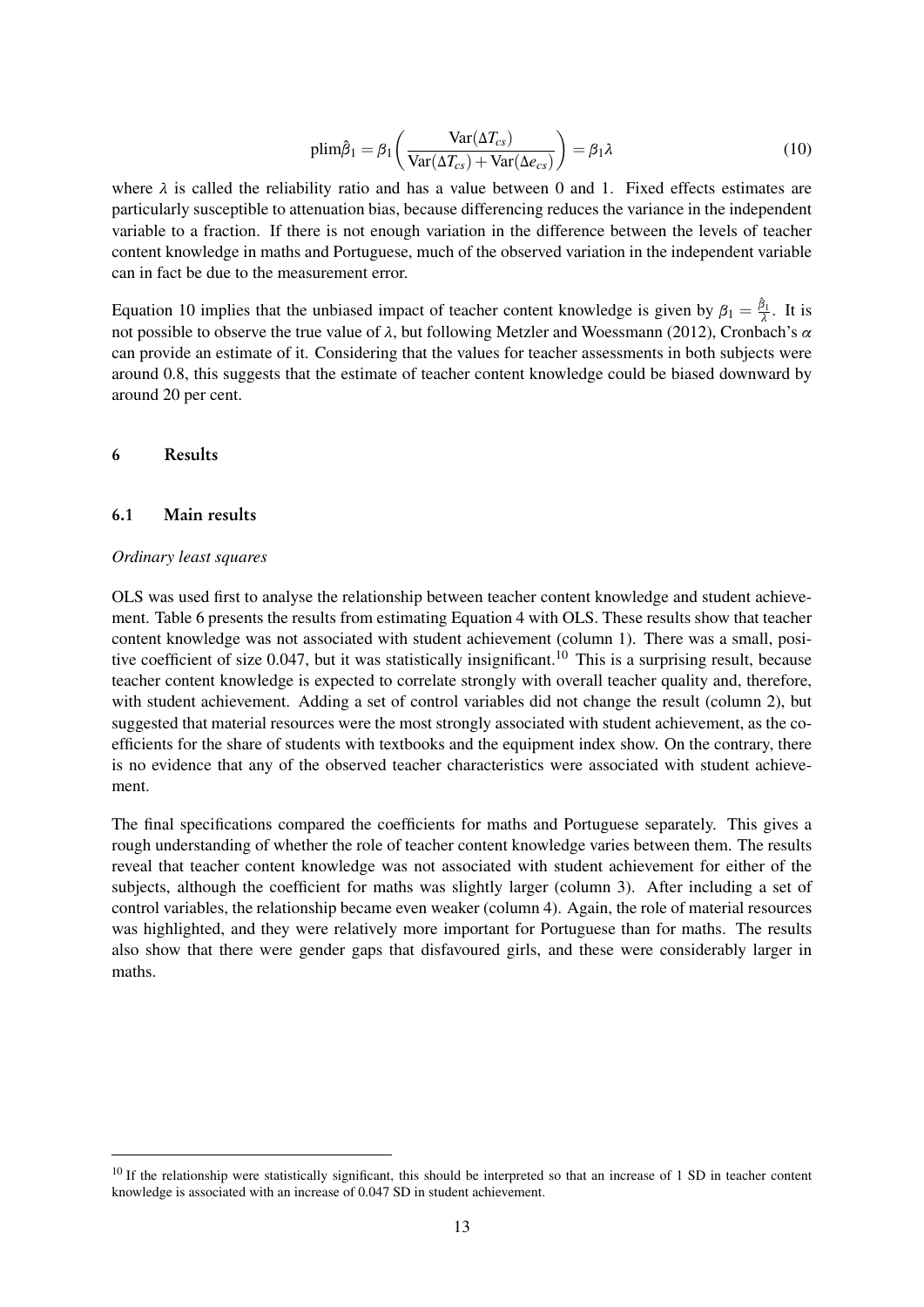#### <span id="page-15-0"></span>Table 6: Results from OLS regression

|                               | (1)         | (2)         |         | Student achievement<br>(3) |              | (4)        |
|-------------------------------|-------------|-------------|---------|----------------------------|--------------|------------|
|                               |             |             |         |                            |              |            |
|                               | <b>Both</b> | <b>Both</b> | Maths   | Portuguese                 | <b>Maths</b> | Portuguese |
|                               | 0.047       | 0.026       | 0.041   | 0.055                      | 0.031        | $-0.002$   |
| Teacher content knowledge     | (0.044)     | (0.038)     | (0.047) | (0.063)                    | (0.045)      | (0.057)    |
|                               |             | $0.049***$  |         |                            | $0.050***$   | $0.048***$ |
| Student age                   |             | (0.093)     |         |                            | (0.014)      | (0.008)    |
| Student is female             |             | $-0.146***$ |         |                            | $-0.219***$  | $-0.071$   |
|                               |             | (0.048)     |         |                            | (0.053)      | (0.054)    |
| Student's first language is   |             | 0.248       |         |                            | 0.195        | 0.304      |
| Portuguese                    |             | (0.175)     |         |                            | (0.162)      | (0.208)    |
|                               |             | $-0.167$    |         |                            | $-0.158$     | $-0.168$   |
| School in urban location      |             | (0.108)     |         |                            | (0.120)      | (0.119)    |
|                               |             | $0.012***$  |         |                            | $0.009***$   | $0.015***$ |
| Student-teacher ratio         |             | (0.003)     |         |                            | (0.003)      | (0.004)    |
| Textbook availability         |             | $0.360***$  |         |                            | $0.306**$    | $0.413***$ |
|                               |             | (0.124)     |         |                            | (0.129)      | (0.141)    |
| Equipment index $= 1$         |             | $0.207**$   |         |                            | 0.152        | $0.268**$  |
|                               |             | (0.095)     |         |                            | (0.098)      | (0.108)    |
| Teacher is female             |             | $-0.056$    |         |                            | $-0.014$     | $-0.096$   |
|                               |             | (0.092)     |         |                            | (0.095)      | (0.109)    |
| Teacher experience            |             | 0.000       |         |                            | $-0.002$     | 0.003      |
|                               |             | (0.006)     |         |                            | (0.005)      | (0.007)    |
| Teacher has received training |             | 0.073       |         |                            | 0.067        | 0.086      |
|                               |             | (0.211)     |         |                            | (0.197)      | (0.231)    |
| Observations (students)       | 1,505       | 1,505       | 1,505   | 1,505                      | 1,505        | 1,505      |
| Observations (teachers)       | 171         | 171         | 171     | 171                        | 171          | 171        |

Note: student achievement is indicated by student IRT scores, and teacher content knowledge by teacher IRT scores, both of which are standardized to have a mean of 0 and a standard deviation of 1. Standard errors are clustered at the classroom level, and presented in parentheses. Significance at \*\*\* 0.01, \*\* 0.05, and \* 0.1 levels.

Source: author's calculations based on the SDI data.

#### *Fixed effects*

Table [7](#page-16-0) presents the results of estimating the first-differenced Equation [7,](#page-13-0) which allows studying the causal relationship between teacher content knowledge and student achievement more convincingly. The results suggest that the null hypothesis of teacher content knowledge having no impact on student achievement cannot be rejected. The coefficient was small and positive, of size 0.041, but it was statis-tically insignificant.<sup>[11](#page-2-0)</sup> It also seems that the results are not biased by subject-specific assignment within schools. Table [A1](#page-24-0) presents the results of estimating the first-differenced model for students taught by the same teacher in schools with only one fourth-grade classroom (STOC sample). In this specification, the estimate remained statistically insignificant, although became slightly smaller.<sup>[12](#page-2-0)</sup>

The results are largely in line with those found in previous research. [Bietenbeck et al.](#page-21-9) [\(2018\)](#page-21-9) and [Bold](#page-21-11) [et al.](#page-21-11) [\(2017\)](#page-21-11) obtained statistically significant effects of sizes 0.025 SD and 0.02 SD, respectively. Taking a slightly different methodological approach, [Metzler and Woessmann](#page-22-8) [\(2012\)](#page-22-8) found an effect of size 0.087 SD for maths, and [Filmer et al.](#page-21-12) [\(2015\)](#page-21-12) an effect of 0.05 SD for maths, while the results were insignificant for reading. Geographically closest, [Shepherd](#page-22-9) [\(2015\)](#page-22-9) estimated an effect of 0.013 SD for

 $11$  If the coefficient were statistically significant, it should be interpreted so that a 1 SD increase in teacher content knowledge leads to an increase of 0.041 SD in student achievement.

 $12$  It should be kept in mind that the STOC sample differs from the ST sample in two important aspects, namely the share of rural schools and non-Portuguese-speaking students, which goes against the generalizability of these results.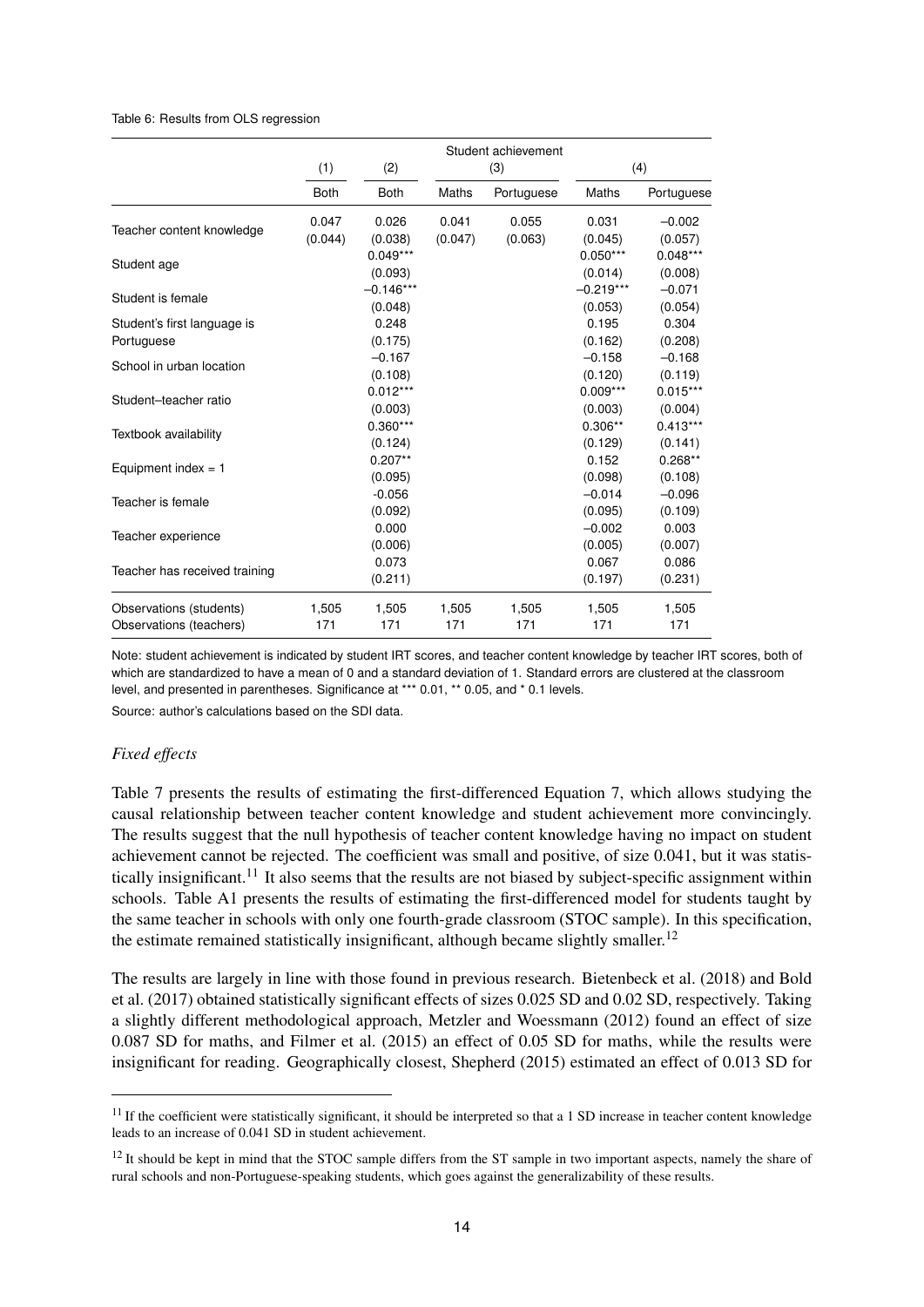South Africa, which was statistically insignificant. Moreover, other studies such as [Marcenaro-Gutierrez](#page-22-7) [and Lopez-Agudo](#page-22-7) [\(2020\)](#page-22-7) and [Zakharov et al.](#page-23-0) [\(2016\)](#page-23-0) obtained statistically insignificant results.

<span id="page-16-0"></span>Table 7: Results from the first-differenced model

|                         | Student achievement |
|-------------------------|---------------------|
| Teacher content         | 0.041               |
| knowledge               | (0.031)             |
| t-statistic             | 1.31                |
| Prob $> t$              | 0.19                |
| Observations (students) | 1,505               |
| Classrooms (clusters)   | 171                 |

Note: student achievement is indicated by student IRT scores, and teacher content knowledge by teacher IRT scores, both of which are standardized to have a mean of 0 and a standard deviation of 1. Standard errors are clustered at the classroom level and presented in parentheses. Significance at \*\*\* 0.01, \*\* 0.05, and \* 0.1 levels.

Source: author's calculations based on the SDI data.

There are some possible causes or mechanisms behind not finding the impact. An obvious concern in the Mozambican context is that the majority of teachers do not master the curriculum well enough themselves. Teachers are not able to teach past their own level of knowledge, and this is perhaps reflected in the results, because the tests measured knowledge at a level that neither teachers nor students generally had achieved. It is possible that for teacher knowledge to have a larger effect there is a minimum level that teachers need to reach, such as mastering the curriculum themselves. Beyond that, existing research does not provide evidence on whether the impact of teacher content knowledge is linear.

A possibly important consideration is that the students in my sample were fourth-graders, and that the impact of teacher content knowledge may become more important when moving to higher grades. Much of the topics covered by the curriculum during the first grades could be considered basic cognitive skills, as opposed to specific content knowledge. As the topics become more difficult in the higher grades, it is possible that the role of teacher content knowledge is more relevant. Existing research does not directly touch upon this hypothesis, but [Hanushek et al.](#page-21-8) [\(2019\)](#page-21-8), for example, found an effect of 0.105 SD for 15-year-olds from 31 OECD countries. Similarly, my results only apply for maths and Portuguese. It is possible that assessments in other subjects might give different results, but existing research has primarily focused on maths and language/reading.

How to interpret these results? First, teacher content knowledge is currently poor overall. As teachers cannot teach past their own knowledge level, the majority of students do not even have an actual possibility to reach the requirements set by the curriculum. Second, measures to improve student achievement need to be found elsewhere. Considering that Mozambique is a poor country with very scarce resources, these should be targeted to what has been shown to improve learning more in the local context. This is particularly important because raising teacher content knowledge to a sufficient level would be an enormous task. An average teacher would need to more than double his/her points from the assessment to meet the minimum requirements.

Finally, there are some limitations related to data and methodology that may affect the results. Measurement error is likely to bias the estimate of the impact of teacher content knowledge downward, as already discussed. As I did not correct my results for measurement error, it is unclear whether the corrected estimate would still remain statistically insignificant. Moreover, my sample size of 1,505 students is considerably smaller than in comparable multi-country studies, ranging from around 7,000 to 75,000 students. Considering that earlier literature has found heterogeneity in their estimates across countries, it is nevertheless important to study individual countries, despite smaller sample sizes. This is especially relevant for policy, which is always national.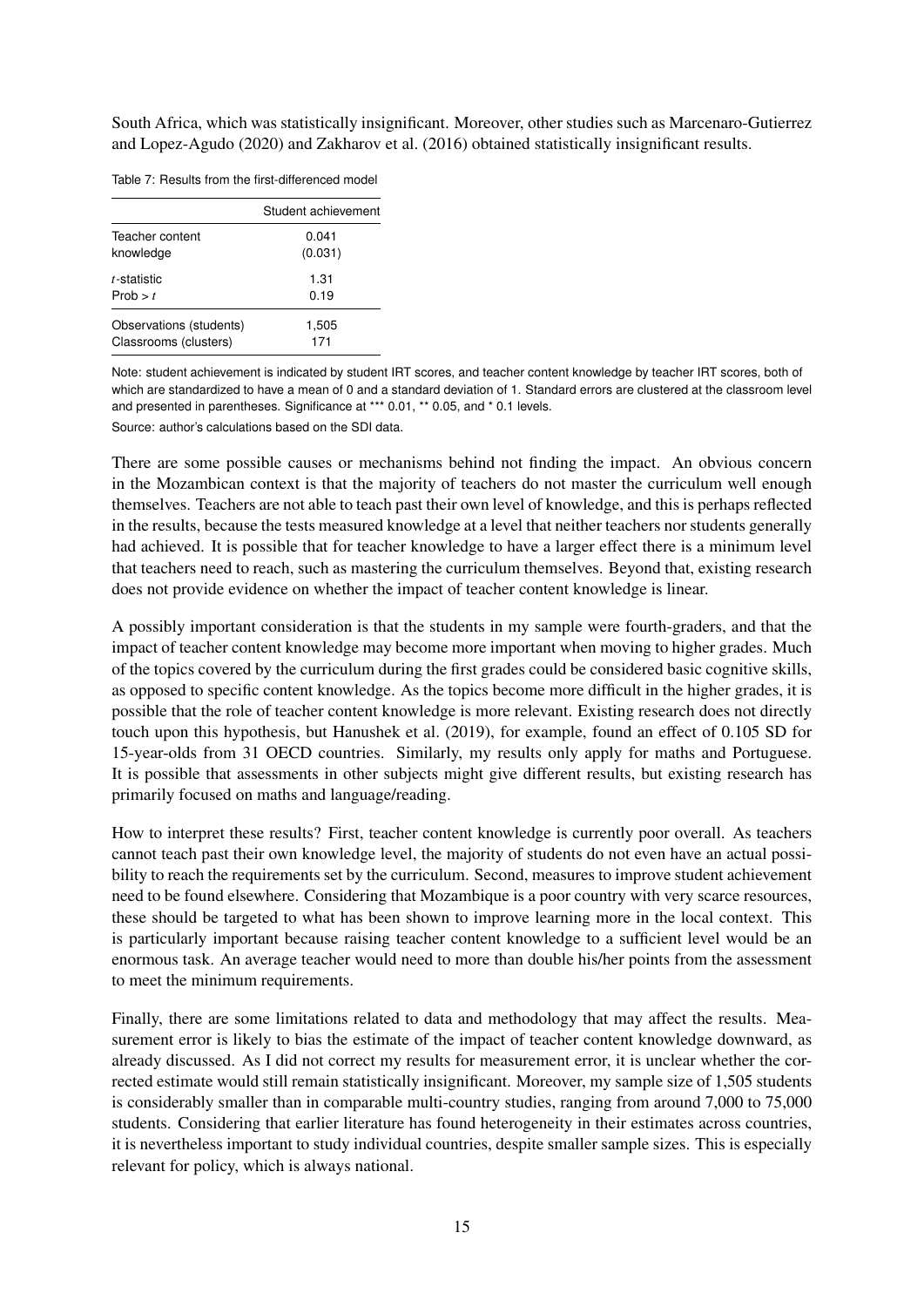## 6.2 Robustness checks

## *Heterogeneity of effects*

As was evident in the SDI data, there are large differences within Mozambique. Economic development has favoured urban areas, and Portuguese-speaking students and southern regions perform much better in student assessments. While the results showed no impact of teacher content knowledge on learning, it is possible that they hide in-country heterogeneity, where teacher content knowledge disproportionately benefits some groups of students. Heterogeneity in the effects across different groups may indicate that there are binding constraints to learning that need to be alleviated first [\(Glewwe and Muralidharan](#page-21-15) [2016\)](#page-21-15). For instance, [Glewwe et al.](#page-21-16) [\(2009\)](#page-21-16) conducted a randomized experiment in Kenya and found that providing textbooks had little impact on an average student, but raised the scores of students who already had the best baseline scores. They concluded that the binding constraint were poor reading skills, and that those should be improved before providing textbooks in order for the books to have an impact.

To study the issue of heterogeneity, I introduce interaction terms into the model. These indicate whether teacher knowledge has a different impact on student achievement for different groups. This was done by adding an independent variable of form ∆*Tcs* × *variable of interest* into the regression of Equation [7.](#page-13-0) Results from the analysis in Table [8](#page-18-0) suggest that only students' first language and urban location of a school showed a larger, statistically significant interaction. An increase of 1 SD in teacher content knowledge increased student achievement by 0.14 SD for students whose first language was Portuguese, but only 0.03 SD for others. Likewise, an increase of 1 SD improved student achievement by 0.13 SD for students in urban schools, but only 0.02 SD for those in rural schools. It should be noted that the causal interpretation of these results is not without problems, because urban location, for instance, is related to several unobserved characteristics that this specification does not rule out, as opposed to my baseline model.

It seems plausible that students' poor language skills may be a binding constraint to learning. Portuguesespeaking students likely experienced a larger impact because they better understand the language of instruction, whereas the language skills of others are too weak to follow the teaching. Teacher content knowledge has very little importance if the message cannot be conveyed. In this sense, the results suggest that poor language skills may be a more fundamental obstacle for learning than poor teacher content knowledge. Improving language education at the earlier grades or a wider introduction of bilingual education that gradually introduces students to Portuguese might be fruitful approaches to improve learning. How best to do it remains an important policy question.

While urban schools had a larger share of students with Portuguese as their first language,<sup>[13](#page-2-0)</sup> there were no large differences in their performance on the Portuguese assessment. Therefore language is unlikely to be the only explanation in this case. Urban schools, for example, are generally surrounded by a more prosperous environment, as opposed to rural schools. Considering that more recent economic development in the country has disproportionately benefited urban areas over rural ones, it is worrying that also teacher content knowledge affects those in urban but not in rural schools, particularly because there were no differences in levels of teacher knowledge between urban and rural schools.

<sup>&</sup>lt;sup>13</sup> In urban schools, 16.9 per cent of students reported Portuguese as their first language. In rural schools the share was 1.6 per cent.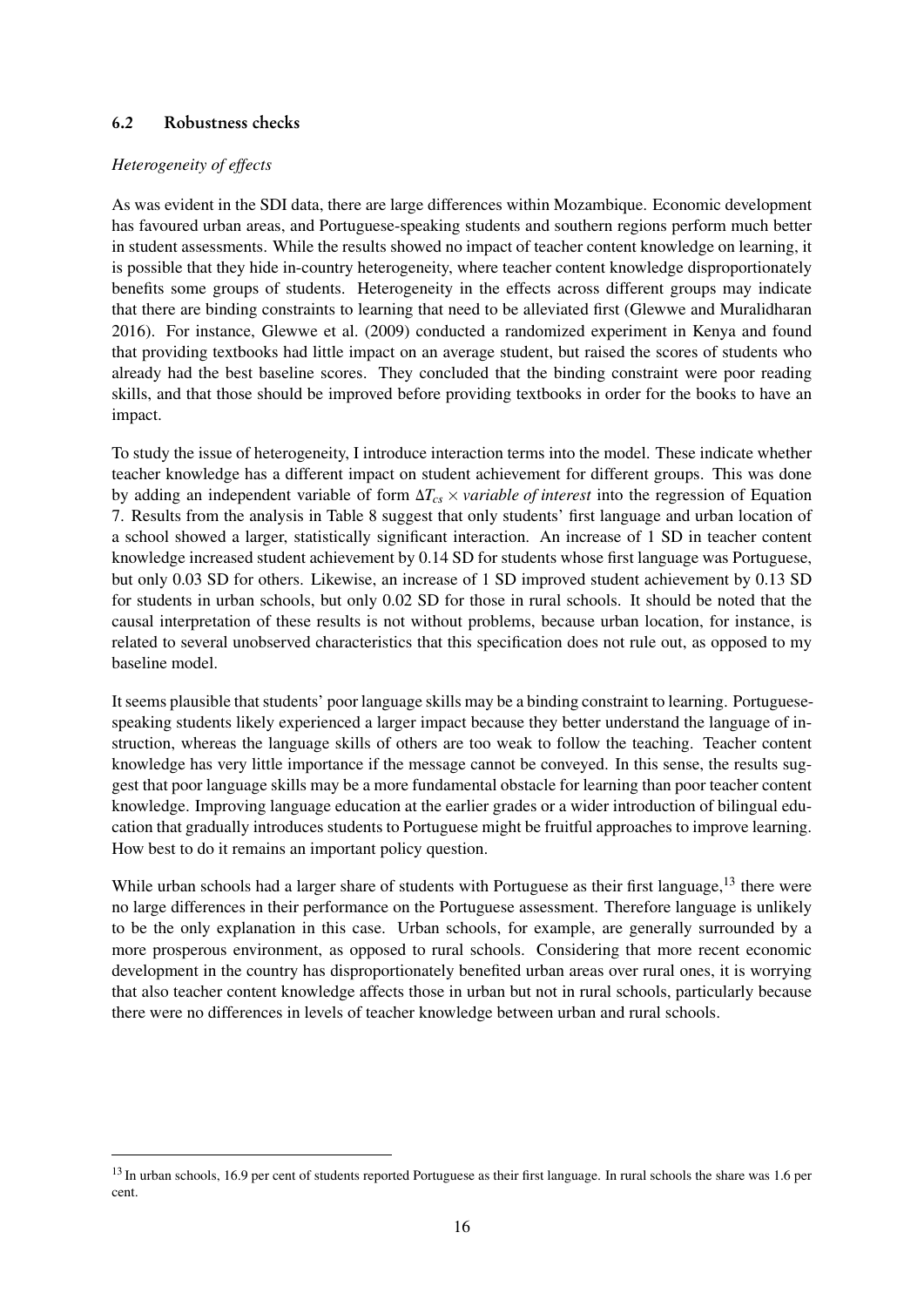|                                                  |                                 | Student achievement |                     |                  |                     |                     |                     |                     |                     |
|--------------------------------------------------|---------------------------------|---------------------|---------------------|------------------|---------------------|---------------------|---------------------|---------------------|---------------------|
|                                                  |                                 | (1)                 | (2)                 | (3)              | (4)                 | (5)                 | (6)                 | (7)                 | (8)                 |
| Teacher content<br>knowledge                     |                                 | 0.087<br>(0.066)    | 0.033<br>(0.032)    | 0.037<br>(0.042) | 0.092<br>(0.126)    | 0.030<br>(0.030)    | 0.019<br>(0.036)    | 0.050<br>(0.070)    | 0.048<br>(0.057)    |
| $\times$                                         | student<br>gender               | $-0.032$<br>(0.038) |                     |                  |                     |                     |                     |                     |                     |
| $\times$                                         | student<br>first language       |                     | $0.107*$<br>(0.064) |                  |                     |                     |                     |                     |                     |
| $\times$                                         | student<br>non-verbal reasoning |                     |                     | 0.008<br>(0.075) |                     |                     |                     |                     |                     |
| $\times$                                         | teacher<br>gender               |                     |                     |                  | $-0.032$<br>(0.071) |                     |                     |                     |                     |
| $\times$                                         | teacher<br>pedagogy score       |                     |                     |                  |                     | $-0.046$<br>(0.036) |                     |                     |                     |
| $\times$                                         | urban<br>location               |                     |                     |                  |                     |                     | $0.110*$<br>(0.060) |                     |                     |
| $\times$                                         | equipment<br>index              |                     |                     |                  |                     |                     |                     | $-0.012$<br>(0.078) |                     |
| $\times$                                         | textbook<br>availability        |                     |                     |                  |                     |                     |                     |                     | $-0.011$<br>(0.084) |
|                                                  | $t$ -statistic<br>Prob > t      | $-0.83$<br>0.405    | 1.68<br>0.095       | 0.11<br>0.916    | $-0.45$<br>0.654    | $-1.26$<br>0.209    | 1.84<br>0.068       | $-0.16$<br>0.876    | $-0.14$<br>0.893    |
| Observations (students)<br>Classrooms (clusters) |                                 | 1,505<br>171        | 1,505<br>171        | 1,505<br>171     | 1,505<br>171        | 1,505<br>171        | 1,505<br>171        | 1,505<br>171        | 1,505<br>171        |

<span id="page-18-0"></span>Table 8: Results from the interaction analysis

Note: student achievement is indicated by student IRT scores, and teacher content knowledge by teacher IRT scores, both of which are standardized to have a mean of 0 and a standard deviation of 1. Standard errors are clustered at the classroom level and presented in parentheses. Significance at \*\*\* 0.01, \*\* 0.05, and \* 0.1 levels.

Source: author's calculations based on the SDI data.

Even though teachers' pedagogical knowledge showed no interaction, the explanation can be similar as suggested for the main results—the level of pedagogical knowledge is possibly too low for it to have any effect. In general, most Mozambican teachers had really poor pedagogical knowledge. There may not only be a crisis of teacher content knowledge, but also of pedagogical knowledge. After all, one can expect that teachers with better, or at least minimal, pedagogical knowledge would be more effective at passing their content knowledge onto their students.

Interestingly, material resources in the form of textbook availability and classroom equipment index did not interact with teacher content knowledge. This is against the results of [Bietenbeck et al.](#page-21-9)  $(2018)$ ,<sup>[14](#page-2-0)</sup> who found that the impact of teacher content knowledge was twice as large for students who had textbooks, and also increased with an index of several school facilities. They also hypothesized that material resources may explain the heterogeneity in results between richer and poorer countries, for which my analysis does not provide support.

 $14$  From a methodological perspective, the equipment indices used by this study and [Bietenbeck et al.](#page-21-9) [\(2018\)](#page-21-9) are not fully comparable. My analysis focused on basic equipment, such as blackboards, whereas the index of [Bietenbeck et al.](#page-21-9) [\(2018\)](#page-21-9) also included more advanced resources, which are likely to be less relevant for the Mozambican context.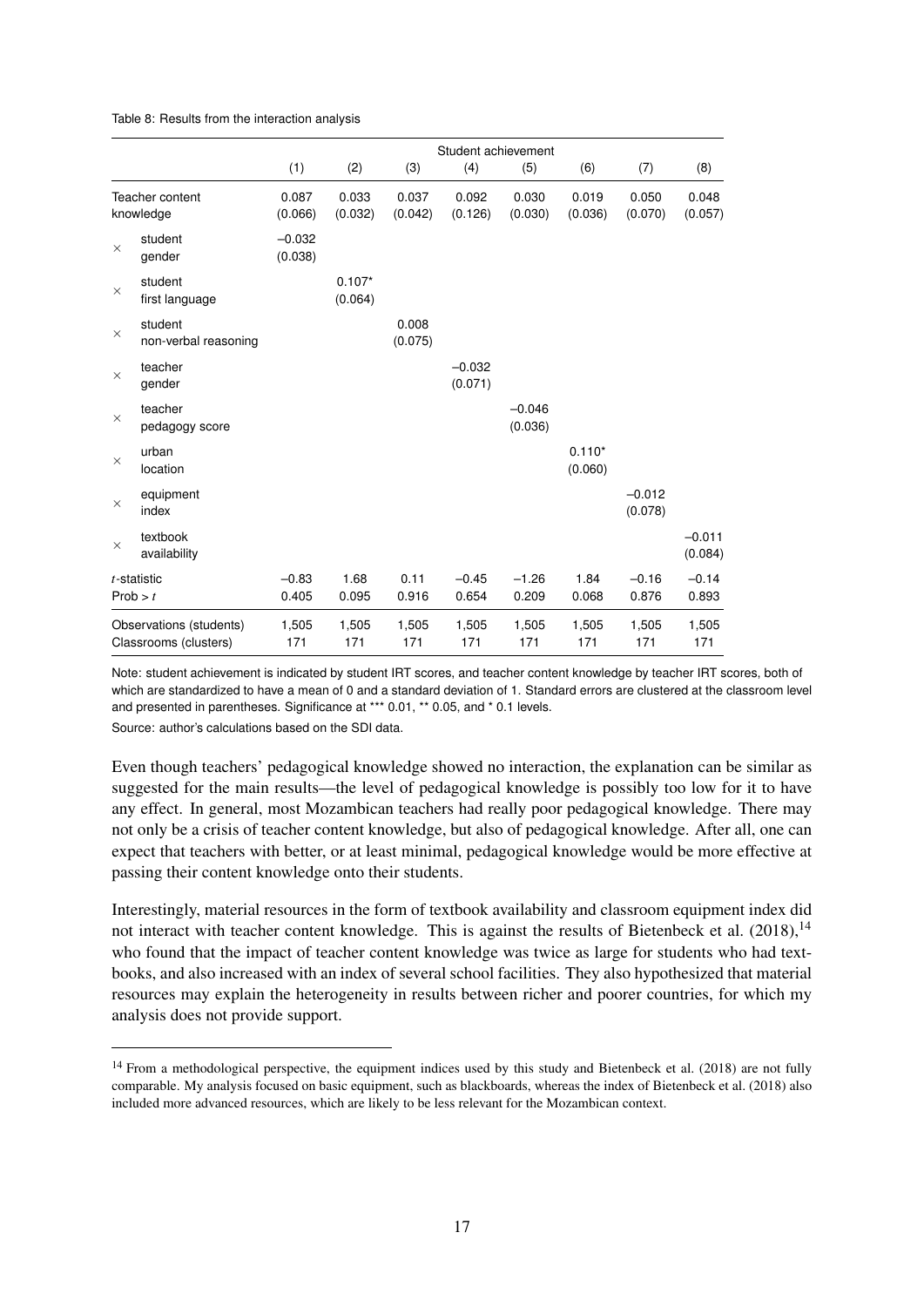#### *Student–teacher matching by levels of knowledge*

Another possible source of heterogeneity that I addressed are the different levels of knowledge of students and teachers. Following [Metzler and Woessmann](#page-22-8) [\(2012\)](#page-22-8), I studied the impact for pairs of students and teachers, with their level of knowledge above or below the median. This should reveal whether the matching matters, and whether the impact varies by the level of teacher content knowledge. It should be noted that most of the teachers who were above the median still did not have adequate knowledge to master the curriculum, but were relatively better in this sample. As indicated by Table [5,](#page-11-1) narrowing down to teachers who actually had the minimum knowledge<sup>[15](#page-2-0)</sup> would leave the sample far too small for analysis. Similarly, only a small group of students received high total points in the assessment, while the majority of students even above the median could not master the curriculum.

Table [9](#page-19-1) presents the findings from the impact of teacher content knowledge for pairs of students and teachers below and above the median.<sup>[16](#page-2-0)</sup> First, students who were below the median did not show differences in their results by teacher knowledge level, and overall the impact was statistically insignificant. Compared to students who were above the median and experienced larger impacts, this may indicate that teachers do not target their teaching to those who have fallen behind. As can be seen from the learning results, many students lack the foundation on which the topics from higher grades are based. Without this foundation, teacher content knowledge is rather irrelevant as the topics are too advanced in any case.

<span id="page-19-1"></span>Table 9: Matching of students and teachers by levels of knowledge

|                            |         |         | Student achievement |          |  |
|----------------------------|---------|---------|---------------------|----------|--|
| Teacher below/above median |         | Below   | Above               |          |  |
| Student below/above median | Below   | Above   | Below               | Above    |  |
| Teacher content            | 0.018   | 0.035   | 0.010               | $0.123*$ |  |
| knowledge                  | (0.040) | (0.072) | (0.048)             | (0.068)  |  |
| t-statistic                | 0.45    | 0.48    | 0.20                | 1.81     |  |
| Prob $> t$                 | 0.657   | 0.632   | 0.843               | 0.075    |  |
| Observations (students)    | 384     | 369     | 370                 | 382      |  |
| Classrooms (clusters)      | 84      | 84      | 73                  | 78       |  |

Note: student achievement is indicated by student IRT scores, and teacher content knowledge by teacher IRT scores, both of which are standardized to have a mean of 0 and a standard deviation of 1. Standard errors are clustered at the classroom level and presented in parentheses. Significance at \*\*\* 0.01, \*\* 0.05, and \* 0.1 levels.

Source: author's calculations based on the SDI data.

The second finding to emerge from the student–teacher matching is that students who were above the median experienced a significantly larger effect from teacher content knowledge when taught by a teacher who was also above the median. For these students, an increase of 1 SD in teacher content knowledge improved student achievement by over 0.12 SD. Because these same teachers did not have an impact on students below the median, this further supports the claim that teaching is not targeted to those who have fallen behind, but the pace may be set by the more advanced students. As variation in student achievement can be large within a single classroom, it makes teaching all students at the right level difficult for the teacher.

<span id="page-19-0"></span><sup>&</sup>lt;sup>15</sup> This was defined as receiving 80 per cent or more of the total points in the teacher assessments.

<sup>&</sup>lt;sup>16</sup> These were calculated as the average of the IRT scores in maths and Portuguese for each student/teacher. This approach was chosen because it puts more emphasis on *general* academic ability instead of performing well in only one subject.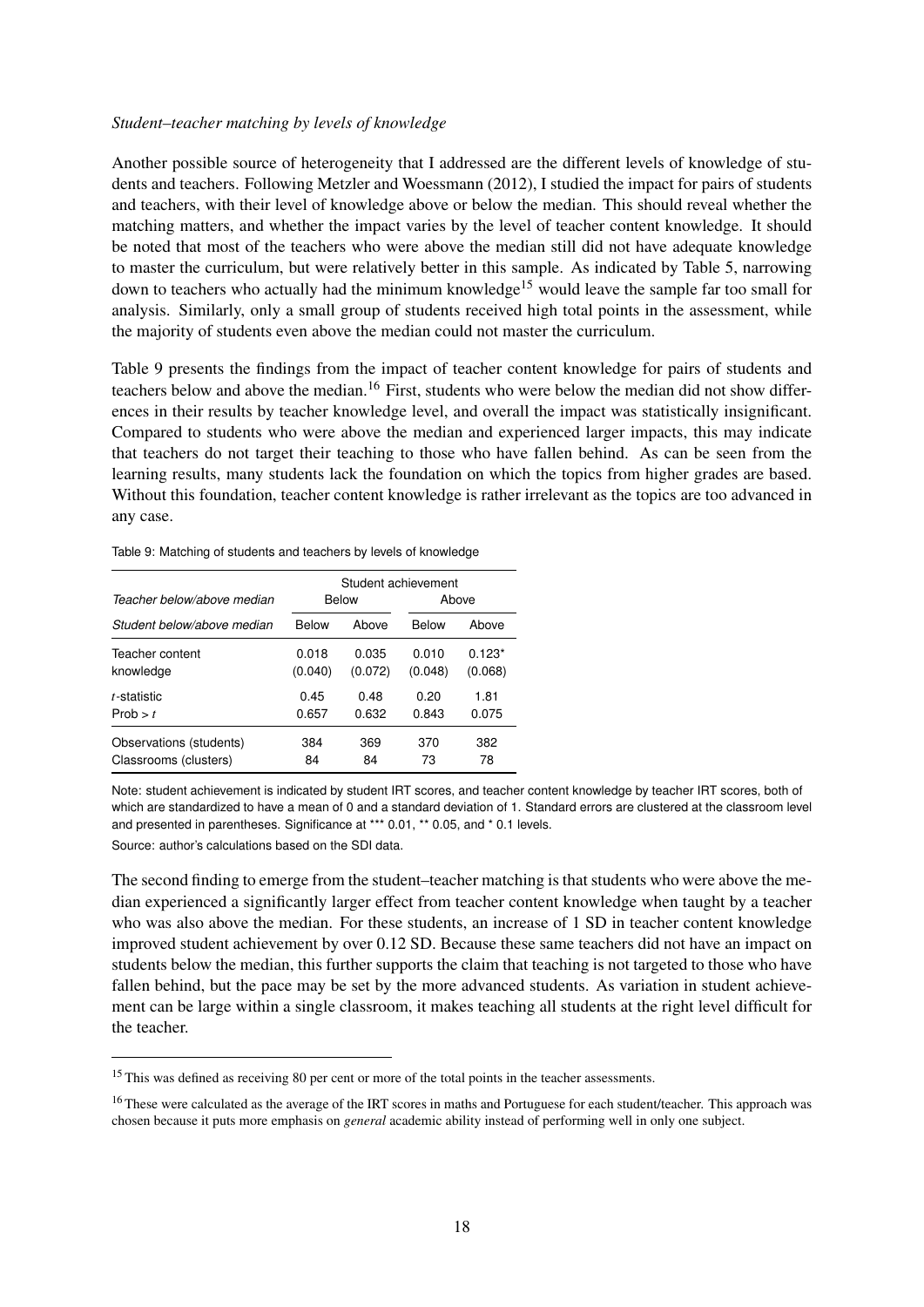## 7 Conclusions

The aim of this study was to determine the causal impact of teacher content knowledge on student achievement in Mozambican primary schools. Learning results in Mozambique have stayed at a low level compared to other sub-Saharan African countries, calling for action to improve learning. Earlier research has established that teacher quality matters greatly for learning, and found that out of all observable characteristics, teacher content knowledge has most consistently had a positive impact on student achievement. Most of this research, however, comes from high-income countries.

I used data from the nationally representative SDI survey from 2014, which included assessments of students and their teachers in maths and Portuguese. To estimate the causal impact of teacher content knowledge, I exploited within-student across-subject variation. The non-random assignment of students based on unobservable characteristics is the leading cause of bias, but I was able to circumvent it through first-differencing, which eliminated the student fixed effect from the estimation. Furthermore, because all students were taught by the same teacher in both subjects, the teacher fixed effect was also eliminated.

My main results show that, on average, teacher content knowledge did not have an impact on student achievement, although measurement error is likely to have biased the estimate downward. The result is similar to the results of [Marcenaro-Gutierrez and Lopez-Agudo](#page-22-7) [\(2020\)](#page-22-7) from Botswana, Lesotho, and Zambia, and [Shepherd](#page-22-9) [\(2015\)](#page-22-9) from South Africa, for example. However, there was considerable heterogeneity in the effect. Raising teacher content knowledge by 1 SD was associated with increases in student achievement of size 0.14 SD for students whose first language was Portuguese, and 0.13 SD for students in urban schools. This is not unexpected, because Mozambique is a country with large contrasts between the urban and rural areas, different regions, and higher- and low-income households. Furthermore, raising the content knowledge of teachers who were above the median by 1 SD increased by 0.12 SD the achievement of students who were also above the median. But I found no interaction between teacher content knowledge and material resources of schools, whose importance [Bietenbeck](#page-21-9) [et al.](#page-21-9) [\(2018\)](#page-21-9) highlighted.

The observed heterogeneity suggests that students' poor knowledge of Portuguese may be a binding constraint for learning, therefore lowering the effect of teacher content knowledge, and so something that should be prioritized in public policy. This could be achieved by improving language education at the earlier grades, or by extending bilingual education that only gradually introduces students to Portuguese. Because the content knowledge of teachers who were above the median only affected students who were also above the median, there is also reason to believe that the pace is set by the more advanced students. Targeting teaching to match the level of all students can be difficult in practice, because the distribution of student knowledge can be wide within a single classroom. In Portuguese, for example, a student on the 10th percentile only scored 3 out of 100 points, while a student on the 90th percentile scored 87 points. The results of this study encourage conducting further research on students' poor Portuguese skills as a possible binding constraint for learning.

In addition, there seems to be a gap in research on the impact of teacher content knowledge in low- and middle-income countries when it comes to students past primary school. The existing results may not generalize into secondary schools, where the role of teacher content knowledge can be more relevant as the subjects move from general literacy and numeracy to more subject-specific knowledge. Extending compulsory education in Mozambique up to ninth grade also underlines the need for high quality throughout this compulsory education.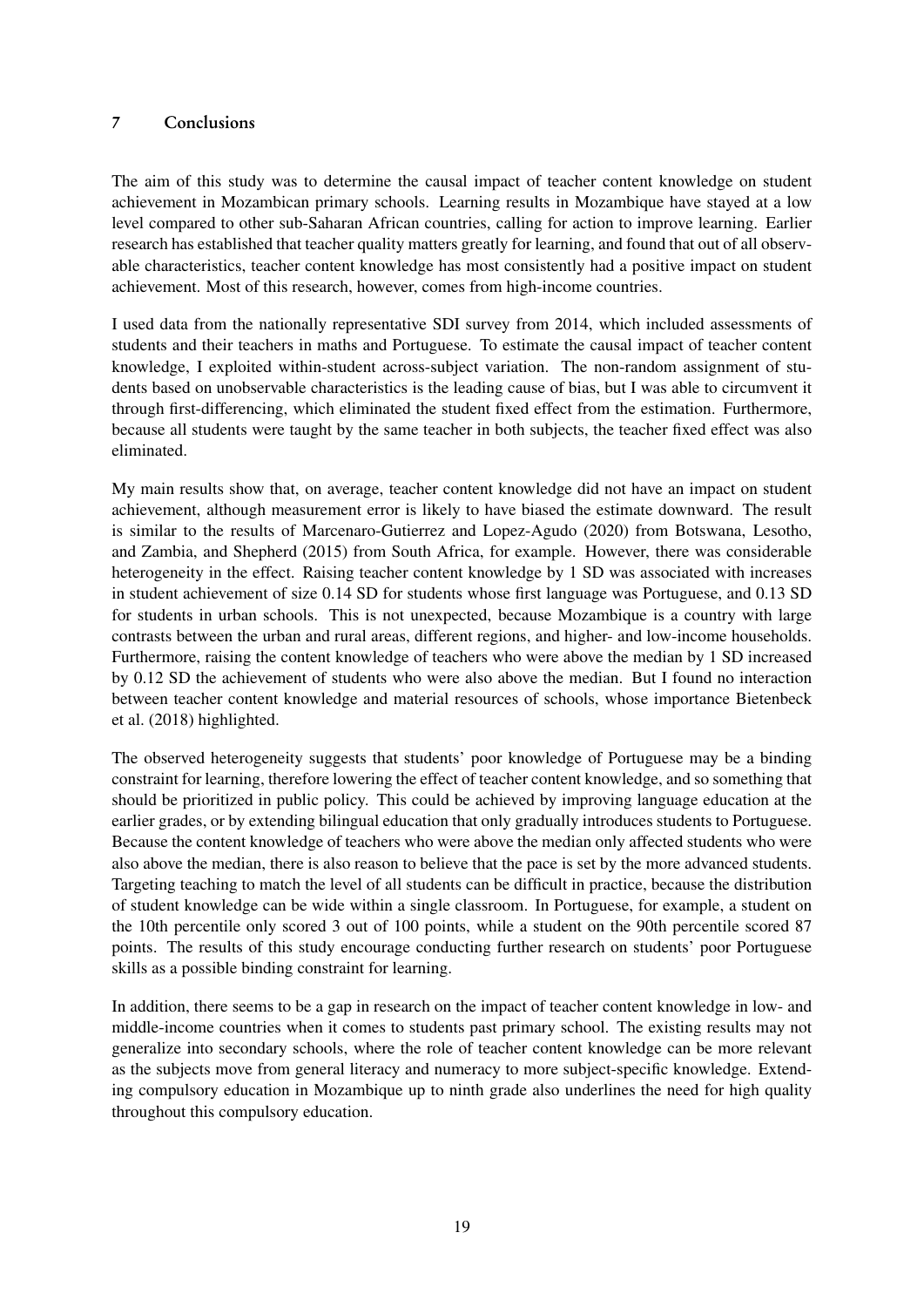#### References

- <span id="page-21-1"></span>Baez Ramirez, J.E., G.D. Caruso, C. Niu, and C.A. Myers (2018). 'Mozambique Poverty Assessment: Strong But Not Broadly Shared Growth'. Report 131218. Washington, DC: World Bank Group.
- <span id="page-21-14"></span>Bassi, M., O. Medina Pedreira, and L.J. Nhampossa (2019). 'Education Service Delivery in Mozambique: A Second Round of the Service Delivery Indicators Survey'. Report. Washington, DC: World Bank Group.
- <span id="page-21-4"></span>Bau, N., and J. Das (2020). 'Teacher Value Added in a Low-Income Country'. *American Economic Journal: Economic Policy*, 12(1): 62–96. <https://doi.org/10.1257/pol.20170243>
- <span id="page-21-13"></span>Beutel, M. (2011). 'Teachers Talking: Primary Teachers' Contributions to the Quality of Education in Mozambique'. Report. London: Voluntary Service Overseas (VSO).
- <span id="page-21-9"></span>Bietenbeck, J., M. Piopiunik, and S. Wiederhold (2018). 'Africa's Skill Tragedy: Does Teachers' Lack of Knowledge Lead to Low Student Performance?' *Journal of Human Resources*, 53(3): 553–78. [https://doi.org/10.](https://doi.org/10.3368/jhr.53.3.0616-8002R1) [3368/jhr.53.3.0616-8002R1](https://doi.org/10.3368/jhr.53.3.0616-8002R1)
- <span id="page-21-10"></span>Bold, T., D. Filmer, E. Molina, and J. Svensson (2019). 'The Lost Human Capital: Teacher Knowledge and Student Achievement in Africa'. Policy Research Working Paper 8849. Washington, DC: World Bank Group. <https://doi.org/10.1596/1813-9450-8849>
- <span id="page-21-11"></span>Bold, T., D. Filmer, G. Martin, E. Molina, C. Rockmore, B. Stacy, J. Svensson, and W. Wane (2017). 'What Do Teachers Know and Do? Does It Matter? Evidence from Primary Schools in Africa'. Policy Research Working Paper 7956. Washington, DC: World Bank Group. <https://doi.org/10.1596/1813-9450-7956>
- <span id="page-21-3"></span>Chetty, R., J.N. Friedman, and J.E. Rockoff (2014a). 'Measuring the Impacts of Teachers I: Evaluating Bias in Teacher Value-Added Estimates'. *American Economic Review*, 104(9): 2593–632. [https://doi.org/10.1257/aer.](https://doi.org/10.1257/aer.104.9.2593) [104.9.2593](https://doi.org/10.1257/aer.104.9.2593)
- <span id="page-21-0"></span>Chetty, R., J.N. Friedman, and J.E. Rockoff (2014b). 'Measuring the Impacts of Teachers II: Teacher Value-Added and Student Outcomes in Adulthood'. *American Economic Review*, 104(9): 2633–79. [https://doi.org/10.1257/](https://doi.org/10.1257/aer.104.9.2633) [aer.104.9.2633](https://doi.org/10.1257/aer.104.9.2633)
- <span id="page-21-6"></span>Coenen, J., I. Cornelisz, W. Groot, H.M. van den Brink, and C.V. Klaveren (2018). 'Teacher Characteristics and Their Effects on Student Test Scores: A Systematic Review'. *Journal of Economic Surveys*, 32(3): 848–77. <https://doi.org/10.1111/joes.12210>
- <span id="page-21-12"></span>Filmer, D., E. Molina, and B. Stacy (2015). 'What Goes on Inside the Classroom in Africa? Assessing the Relationship Between What Teachers Know, What Happened in the Classroom, and Student Performance'. Policy Research Working Paper 7956. Washington, DC: World Bank Group.
- <span id="page-21-15"></span>Glewwe, P., and K. Muralidharan (2016). 'Improving Education Outcomes in Developing Countries: Evidence, Knowledge Gaps, and Policy Implications'. In E.A. Hanushek, S. Machin, and L. Woessmann (eds), *Handbook of the Economics of Education*, volume 5. Amsterdam: Elsevier. [https://doi.org/10.1016/B978-0-444-63459-7.](https://doi.org/10.1016/B978-0-444-63459-7.00010-5) [00010-5](https://doi.org/10.1016/B978-0-444-63459-7.00010-5)
- <span id="page-21-16"></span>Glewwe, P., M. Kremer, and S. Moulin (2009). 'Many Children Left Behind? Textbooks and Test Scores in Kenya'. *American Economic Journal: Applied Economics*, 1(1): 112–35. <https://doi.org/10.1257/app.1.1.112>
- <span id="page-21-7"></span>Hanushek, E.A. (1997). 'Assessing the Effects of School Resources on Student Performance: An Update'. *Educational Evaluation and Policy Analysis*, 19(2): 141–64. <https://doi.org/10.3102/01623737019002141>
- <span id="page-21-2"></span>Hanushek, E.A. (2002). 'Teacher Quality'. In L.T. Izumi and W.M. Evers (eds), *Teacher Quality*. Stanford, CA: Hoover Institution Press.
- <span id="page-21-8"></span>Hanushek, E.A., M. Piopiunik, and S. Wiederhold (2019). 'The Value of Smarter Teachers: International Evidence on Teacher Cognitive Skills and Student Performance'. *Journal of Human Resources*, 54(4): 857–99. [https:](https://doi.org/10.3368/jhr.54.4.0317.8619R1) [//doi.org/10.3368/jhr.54.4.0317.8619R1](https://doi.org/10.3368/jhr.54.4.0317.8619R1)
- <span id="page-21-5"></span>Hanushek, E.A., and S.G. Rivkin (2010). 'Generalizations about Using Value-Added Measures of Teacher Quality'. *American Economic Review*, 100(2): 267–71. <https://doi.org/10.1257/aer.100.2.267>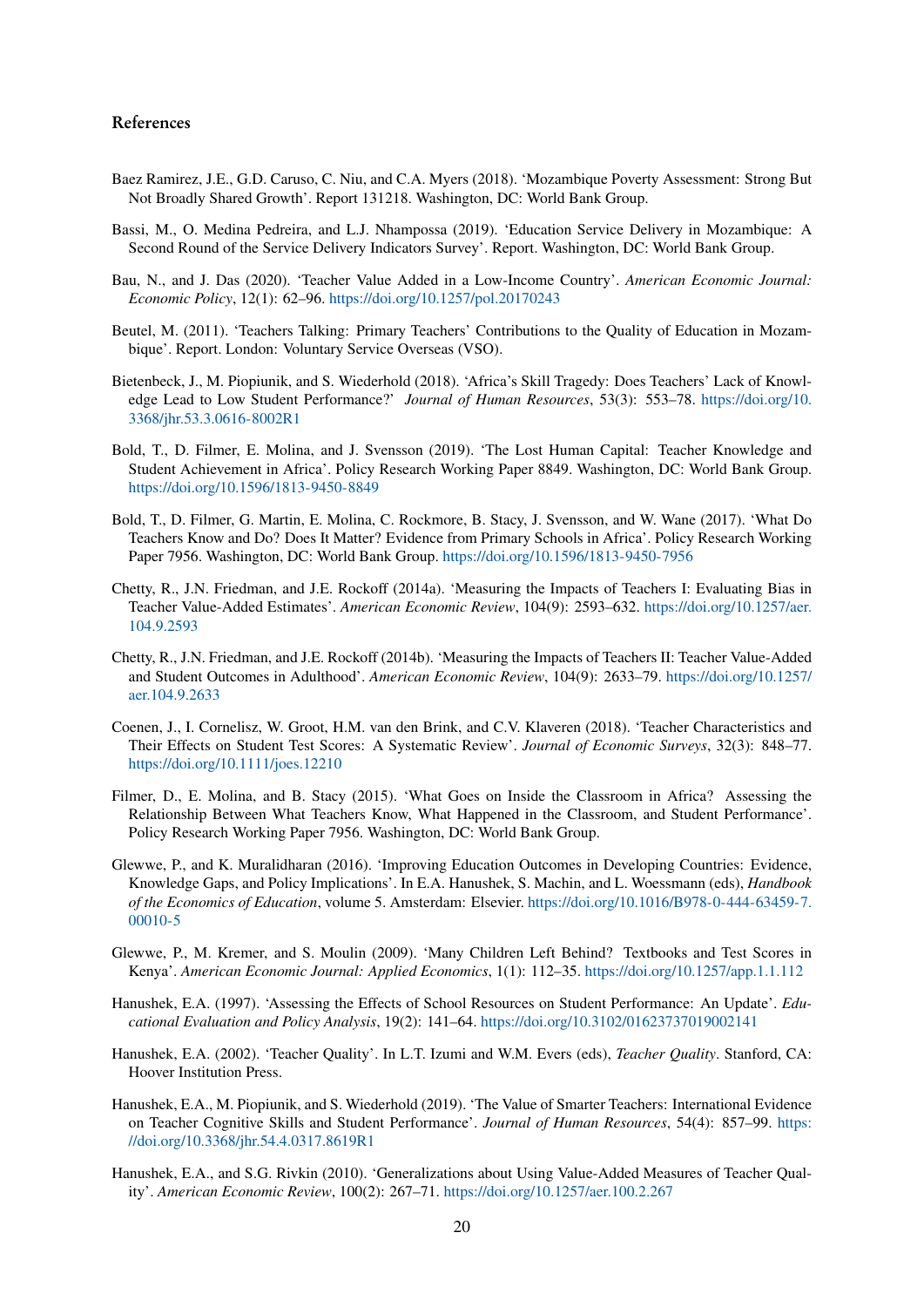- <span id="page-22-18"></span>Magaia, F., T. Nahara, and A. Passos (2011). 'Trends in Achievement Levels of Grade 6 Pupils in Mozambique'. Policy Brief 1. Gaborone: Southern and Eastern Africa Consortium for Monitoring Educational Quality.
- <span id="page-22-7"></span>Marcenaro-Gutierrez, O.D., and L.A. Lopez-Agudo (2020). 'Does Teacher Subject Knowledge Contribute to Student Academic Performance in Developing and Least Developed Countries'. *South African Journal of Economics*, 88(3): 267–97. <https://doi.org/10.1111/saje.12259>
- <span id="page-22-20"></span>Marouma, A.L., A. Erambel, F.-L. Ibrah, M. Djibo, and A. Boukari (2017). 'Niger Service Delivery Indicators: Education 2015'. Washington, DC: World Bank Group.
- <span id="page-22-8"></span>Metzler, J., and L. Woessmann (2012). 'The Impact of Teacher Subject Knowledge on Student Achievement: Evidence from Within-Teacher Within-Student Variation'. *Journal of Development Economics*, 99(2): 486–96. <https://doi.org/10.1016/j.jdeveco.2012.06.002>
- <span id="page-22-17"></span>MINEDH (2017). *Relatório do Estudo Holístico da Situação do Professor em Moçambique, 2015*. Maputo: Ministério da Educação e Desenvolvimento Humano.
- <span id="page-22-13"></span>MINEDH (2020a). *Levantamento Escolar 2020: Educação Geral, Alfabetização e Educação de Adultos e Formação de Professores*. Maputo: Ministério da Educação e Desenvolvimento Humano.
- <span id="page-22-10"></span>MINEDH (2020b). *Plano Estratégico da Educação 2020–2029*. Maputo: Ministério da Educação e Desenvolvimento Humano.
- <span id="page-22-2"></span>Molina, E., and G. Martin (2015). 'Education Service Delivery in Mozambique: Results of 2014 Service Delivery Indicator Survey'. Report AUS3420. Washington, DC: World Bank Group.
- <span id="page-22-1"></span>Pritchett, L., M. Woolcock, and M. Andrews (2013). 'Looking Like a State: Techniques of Persistent Failure in State Capability for Implementation'. *Journal of Development Studies*, 49(1): 1–18. [https://doi.org/10.1080/](https://doi.org/10.1080/00220388.2012.709614) [00220388.2012.709614](https://doi.org/10.1080/00220388.2012.709614)
- <span id="page-22-12"></span>Reinikka, R., and E.A. Napaua (2019). 'Stepping Up Finland's Support to Education in Mozambique'. Report. Helsinki: Ministry for Foreign Affairs of Finland.
- <span id="page-22-4"></span>Rothstein, J. (2009). 'Student Sorting and Bias in Value-Added Estimation: Selection on Observables and Unobservables'. *Education Finance and Policy*, 4(4): 537–71. <https://doi.org/10.1162/edfp.2009.4.4.537>
- <span id="page-22-9"></span>Shepherd, D. (2015). 'Learn to Teach, Teach to Learn: A Within-Pupil Across-Subject Approach to Estimating the Impact of Teacher Subject Knowledge on South African Grade 6 Performance'. Stellenbosch Economic Working Paper 01/15. Stellenbosch: University of Stellenbosch.
- <span id="page-22-6"></span>Shulman, L. (1987). 'Knowledge and Teaching: Foundations of the New Reform'. *Harvard Educational Review*, 57(1): 1–23. <https://doi.org/10.17763/haer.57.1.j463w79r56455411>
- <span id="page-22-3"></span>Strøm, B., and T. Falch (2020). 'The Role of Teacher Quality in Education Production'. In S. Bradley and C. Green (eds), *The Economics of Education*, 2nd edition. New York: Academic Press.
- <span id="page-22-0"></span>UNESCO (2013). *The Global Learning Crisis: Why Every Child Deserves a Quality Education*. Paris: UNESCO.
- <span id="page-22-11"></span>UNESCO and MINEDH (2019). *Revisão de Políticas Educacionais de Moçambique*. Paris: UNESCO.
- <span id="page-22-19"></span>Wane, W., and R.A. Rakotoarivony (2017). 'Education Service Delivery in Madagascar: Results of 2016 Service Delivery Indicator Survey'. Report AUS18887. Washington, DC: World Bank Group.
- <span id="page-22-5"></span>Wayne, A.J., and P. Youngs (2003). 'Teacher Characteristics and Student Achievement Gains: A Review'. *Review of Educational Research*, 73(1): 89–122. <https://doi.org/10.3102/00346543073001089>
- <span id="page-22-14"></span>World Bank (2021a). 'Pupil–Teacher Ratio, Primary: Mozambique, Sub-Saharan Africa'. Available at: [https:](https://data.worldbank.org/indicator/SE.PRM.ENRL.TC.ZS?locations=MZ-ZG) [//data.worldbank.org/indicator/SE.PRM.ENRL.TC.ZS?locations=MZ-ZG](https://data.worldbank.org/indicator/SE.PRM.ENRL.TC.ZS?locations=MZ-ZG) (accessed 22 February 2022).
- <span id="page-22-15"></span>World Bank (2021b). 'Trained Teachers in Primary Education (% of Total Teachers): Mozambique'. Available at: <https://data.worldbank.org/indicator/SE.PRM.TCAQ.ZS?locations=MZ> (accessed 22 February 2022).
- <span id="page-22-16"></span>World Bank (2021c). 'Primary Education, Teachers: Mozambique'. Available at: [https://data.worldbank.org/](https://data.worldbank.org/indicator/SE.PRM.TCHR?locations=MZ) [indicator/SE.PRM.TCHR?locations=MZ](https://data.worldbank.org/indicator/SE.PRM.TCHR?locations=MZ) (accessed 22 February 2022).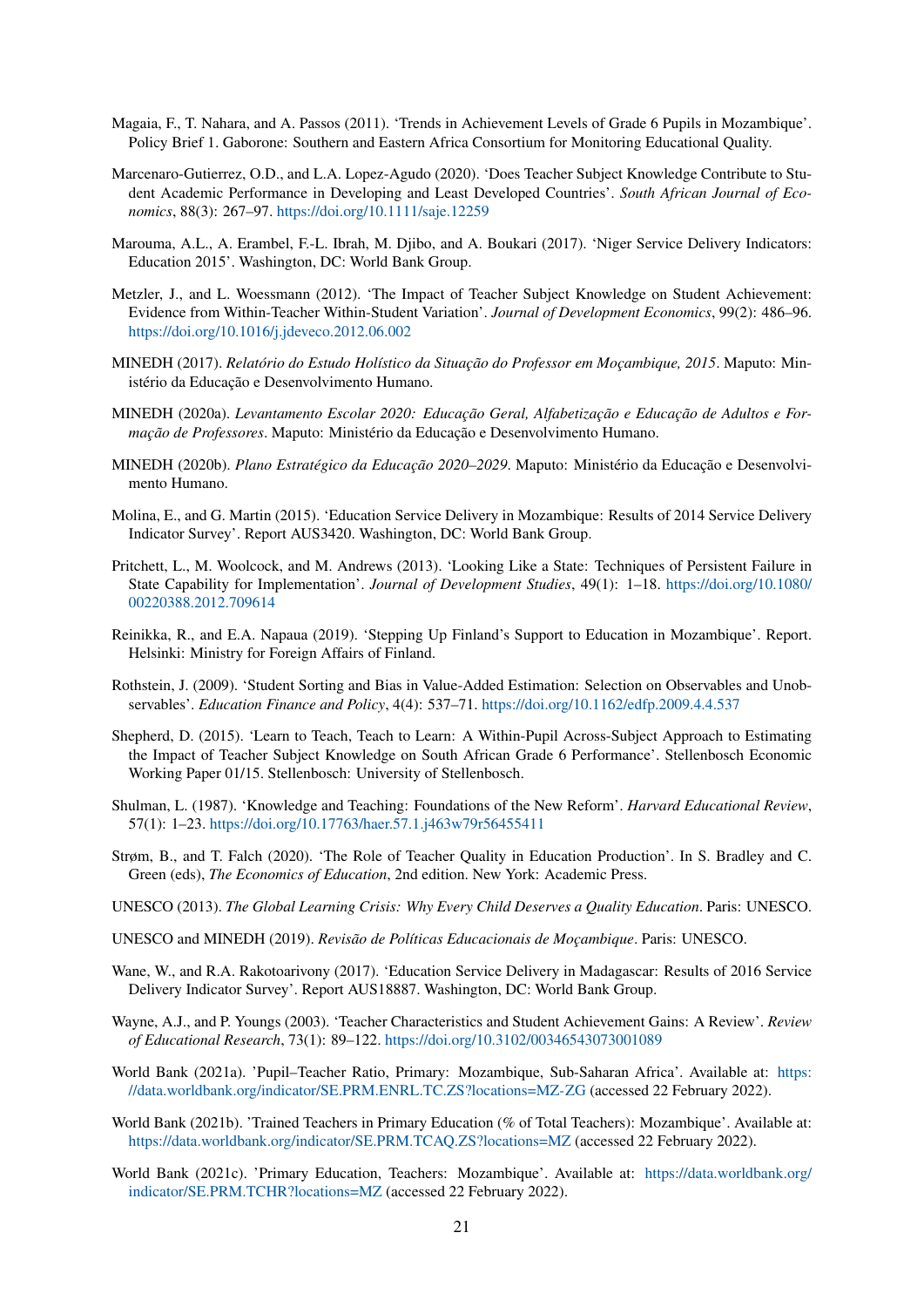- <span id="page-23-1"></span>World Bank (2021d). 'Urban Population (% of Total Population): Mozambique'. Available at: [https://data.](https://data.worldbank.org/indicator/SP.URB.TOTL.IN.ZS?locations=MZ) [worldbank.org/indicator/SP.URB.TOTL.IN.ZS?locations=MZ](https://data.worldbank.org/indicator/SP.URB.TOTL.IN.ZS?locations=MZ) (accessed 22 February 2022).
- <span id="page-23-0"></span>Zakharov, A., G. Tsheko, and M. Carnoy (2016). 'Do "Better" Teachers and Classroom Resources Improve Student Achievement? A Causal Comparative Approach in Kenya, South Africa, and Swaziland'. *International Journal of Educational Development*, 50: 108–24. <https://doi.org/10.1016/j.ijedudev.2016.07.001>